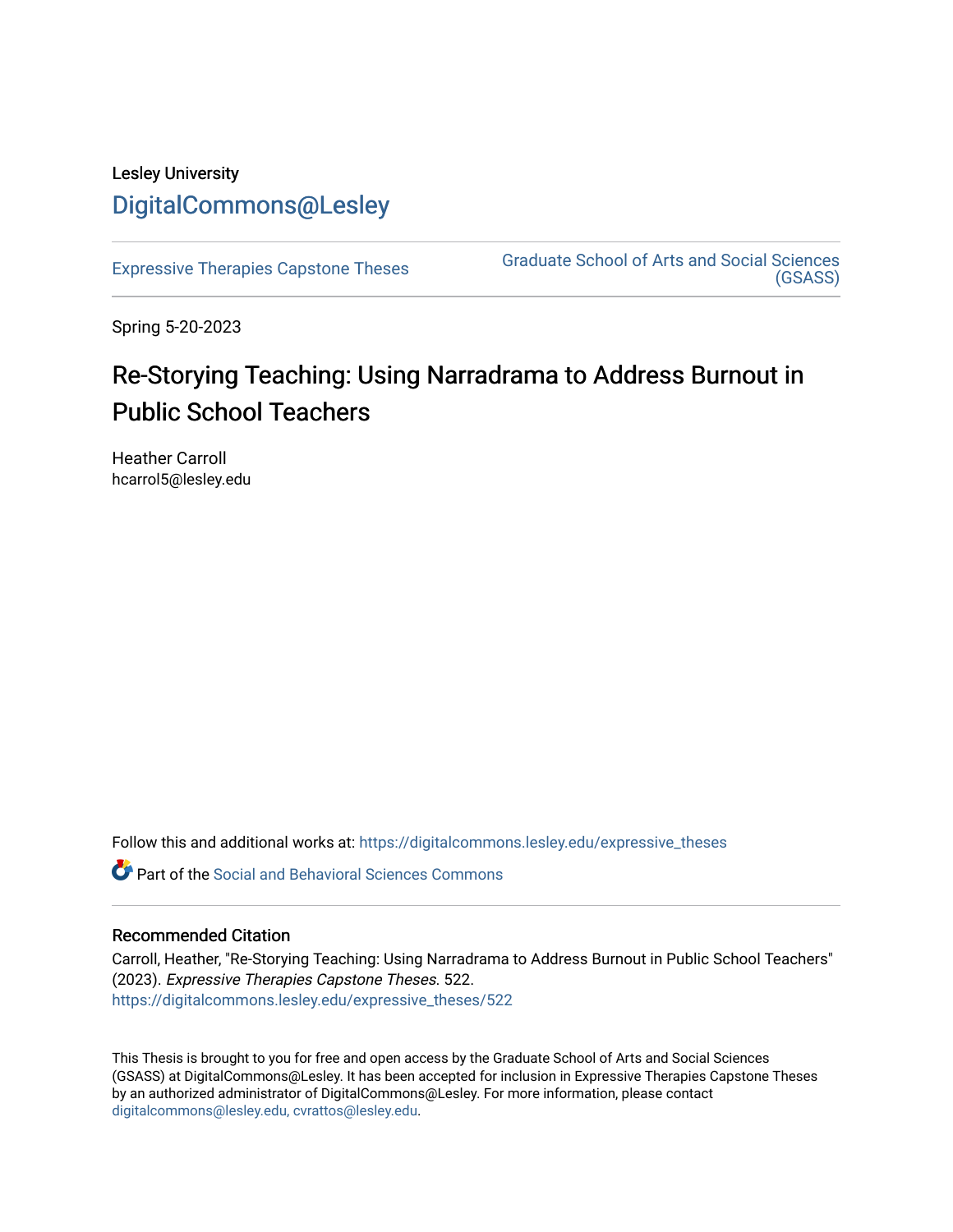Re-Storying Teaching: Using Narradrama to Address Burnout in Public School Teachers

Capstone Thesis

Lesley University

Fall 2021

Heather Carroll

Clinical Mental Health Counseling with a Specialization in Drama Therapy

Laura Wood, Ph.D., RDT/BCT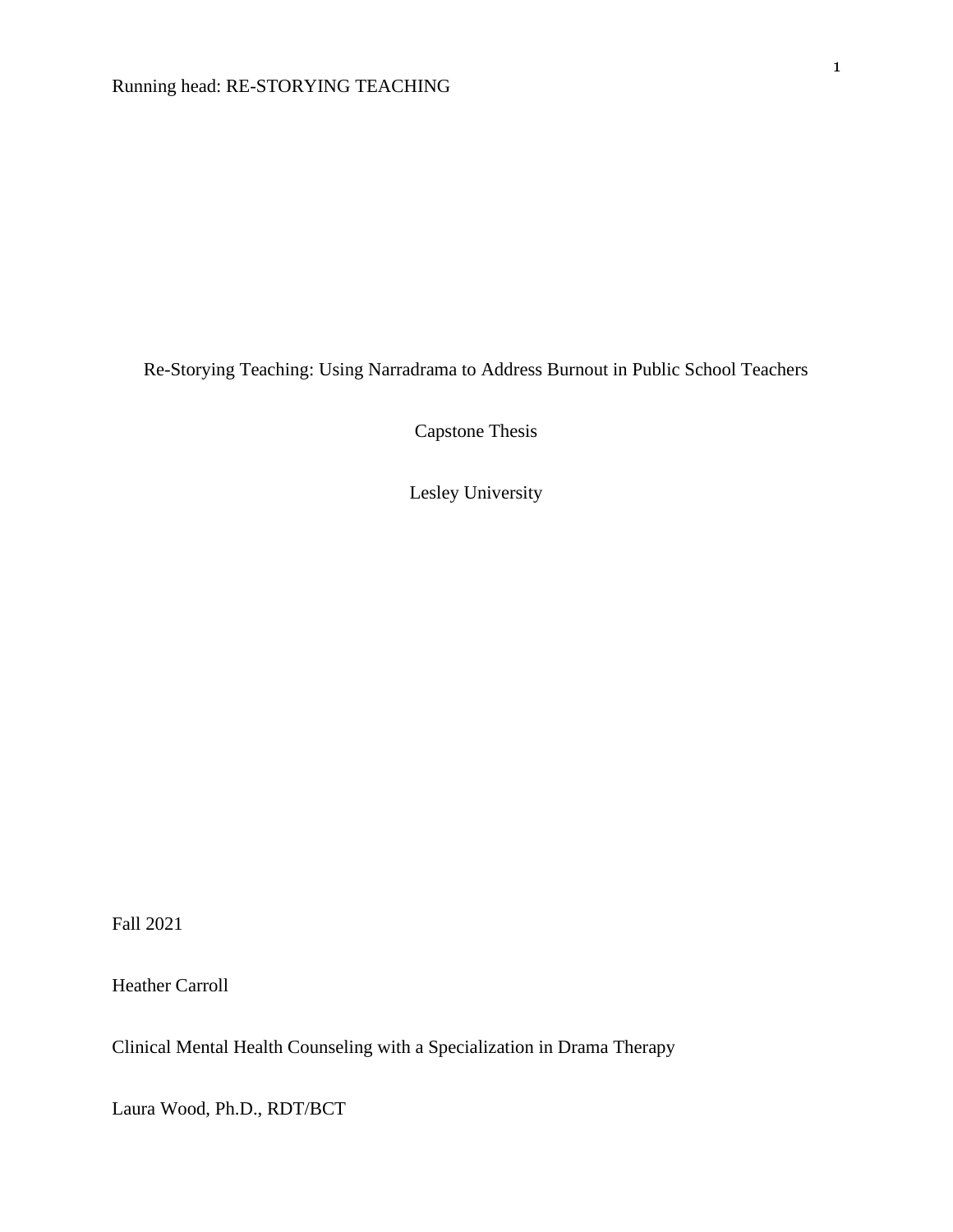#### **Abstract**

The public school system in the United States is experiencing an increasing crisis in teacher retention and effectiveness due, in part, to the effects of burnout on teaching staff. Teachers often face significant stressors such as tense parent-teacher relationships, state and federal mandates on testing, low financial compensation and limited benefits, and negative sociocultural stereotypes about their roles and responsibilities as educators (Westervelt, 2016; von der Embse et al., 2019). These stressors, if not managed effectively on an individual and systemic level, can lead to burnout (Maslach, 2001). This condition involves symptoms such as emotional and physical exhaustion, disinvestment from responsibilities, and a sense of inadequacy or ineffectiveness in one's performance. This literature review examines current research into how burnout develops as well as how it may be addressed with individual teachers and through the public school systems in which they work, with interventions such as psychoeducation, mindfulness, and narrative therapy. Then, it considers literature relating to drama therapy and its use in school settings and suggests that narradrama, may be another approach to treating burnout in teachers.

*Keywords: burnout, teaching, narrative therapy, drama therapy, narradrama*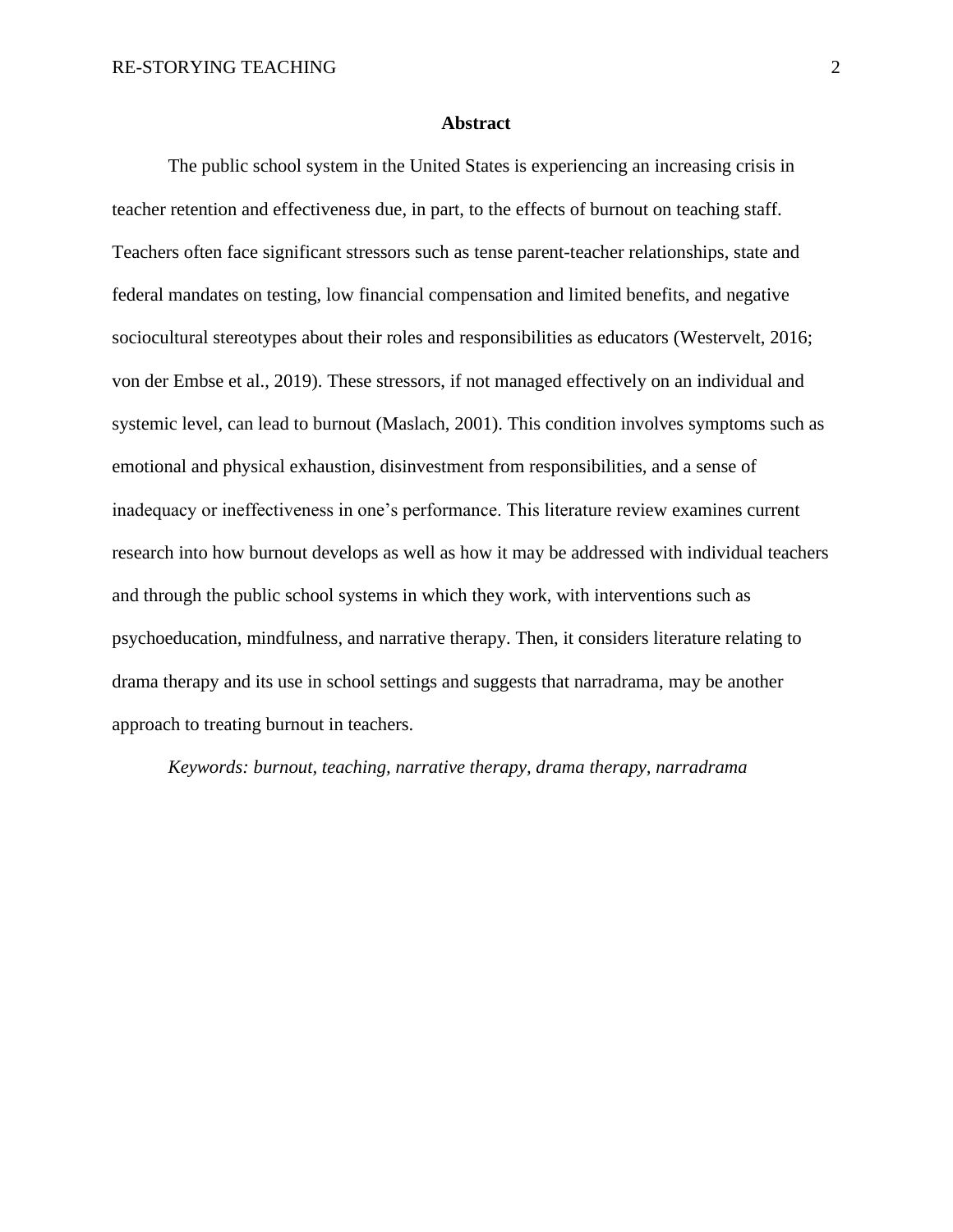#### **Introduction**

The state of public education in the United States is generally considered to be in the midst of crisis, particularly after the onset of the COVID-19 global pandemic. Part of that crisis involves the increasing shortage of teaching professionals, many of whom left the profession due to experiencing burnout (Seidel, 2014; Westervelt, 2016). Burnout occurs when workplace stress becomes overwhelming and negatively impacts an individual's professional and personal functioning (Freudenberger, 1974; Maslach et al., 2001). For teachers, workplace stressors can include low salaries, time-intensive responsibilities, a lack of autonomy and respect in their position, and competing sociocultural perceptions of the profession itself (Westervelt, 2016).

The research on treatment for burnout has increased significantly in recent years and has focused primarily on individual interventions, including mindfulness, psychoeducation, and changing behavioral patterns (von der Embse et al., 2019), all to varying degrees of effectiveness. Narrative therapy, primarily a group intervention, involves therapists and clients working together to explore how clients make sense of their experiences and how those narratives shape their perceptions and self-identities (Lingli, 2017), though the research on its effect in this specific context is limited in part because of its qualitative, subjective approach. Drama therapy, a type of creative arts therapy that uses dramatic and embodied methods to achieve therapeutic change, may also be an effective intervention for burnout, though the research is limited (Frydman & Pitre, 2019; Mayor & Frydman, 2019; Jones, 2007). Building off the literature suggesting the effectiveness of both drama therapy and narrative therapy with teachers, this literature review explores the potential uses of narradrama to address burnout in teaching professionals.

#### **Researcher Reflexivity**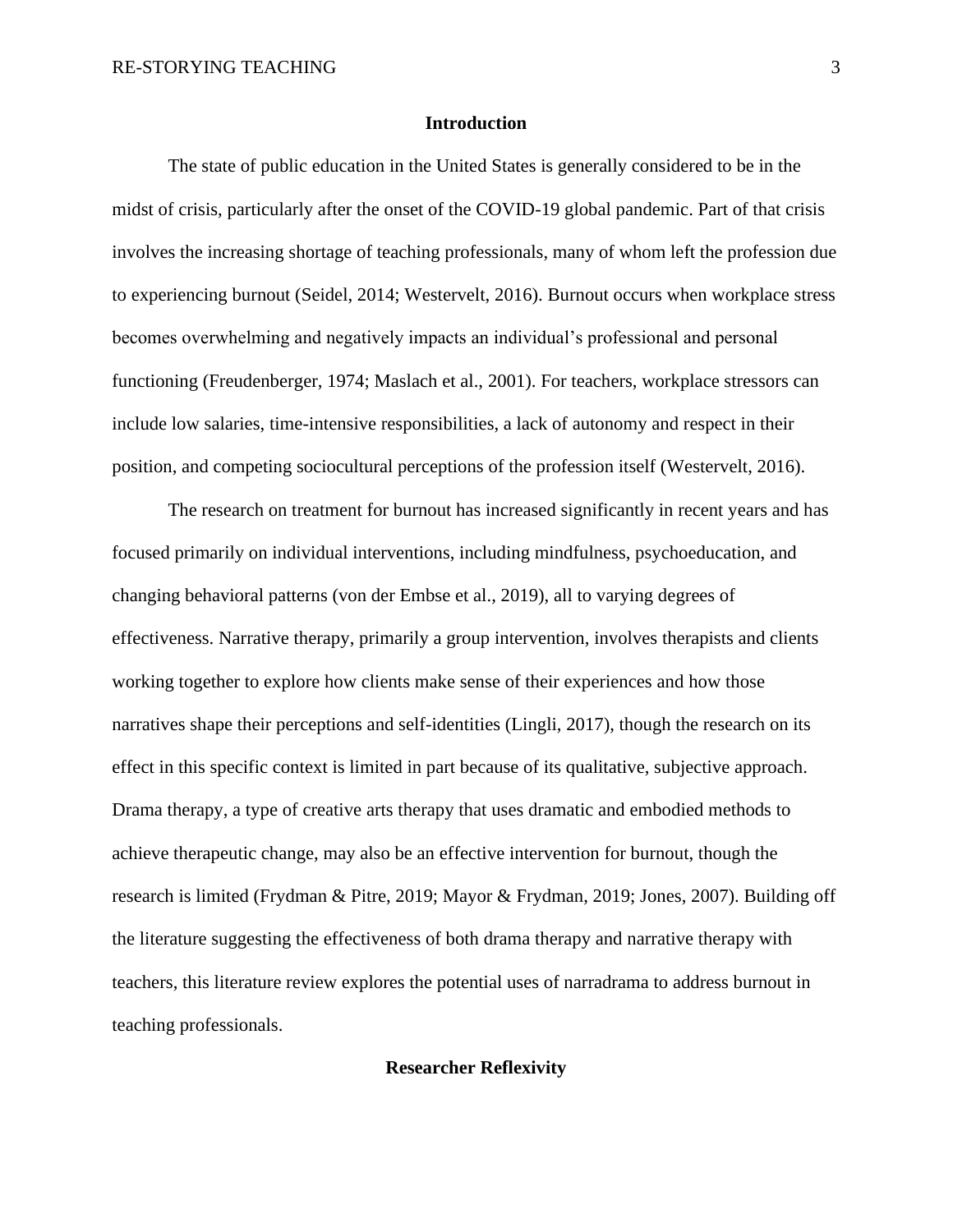In authoring this literature review, it is essential to acknowledge my various identities and experiences in relation to the topics included. In some ways, my background and identities mirror those of the target population: public school teachers within the United States. I am white, female-bodied, in my 30's, have obtained a bachelor's degree, and am currently pursuing a master's degree. According to the National Center for Education Statistics (NCES; 2019), each of these traits is held by the highest or second-highest percentage of public and private school elementary and secondary education teachers.

Not only am I similar to a majority of teachers in the United States, I had dreams of becoming a teacher. My earliest memory of a vocational goal involved being a teacher and while planning for college in high school, I set my sights on becoming a high school theatre teacher. When I began my undergraduate education, I was pursuing a dual degree in theatre and secondary education. However, after I was accepted to the College of Education my junior year, I was exposed to the reality of teaching in the United States. I heard stories from fellow classmates, professors, and guest lecturers from the education field: it was incredibly hard to be a teacher. According to those horror stories, teachers were vastly underpaid and overworked and immensely pressured by out-of-touch school administrators, increasing government-mandated testing, demanding parents, and unmotivated students. Though everyone also spoke of their passion for teaching, their love of their students, and their drive to improve the field, I became overwhelmed with fear.

I wasn't alone; according to Seidel (2014), "40 to 50 percent of new teachers leave within their first five years on the job" (para. 6). By that point in my life, I had been diagnosed with major depressive disorder and had struggled to maintain my mental and physical health as a college student. I recognized that I was highly likely to be one of those new teachers who burned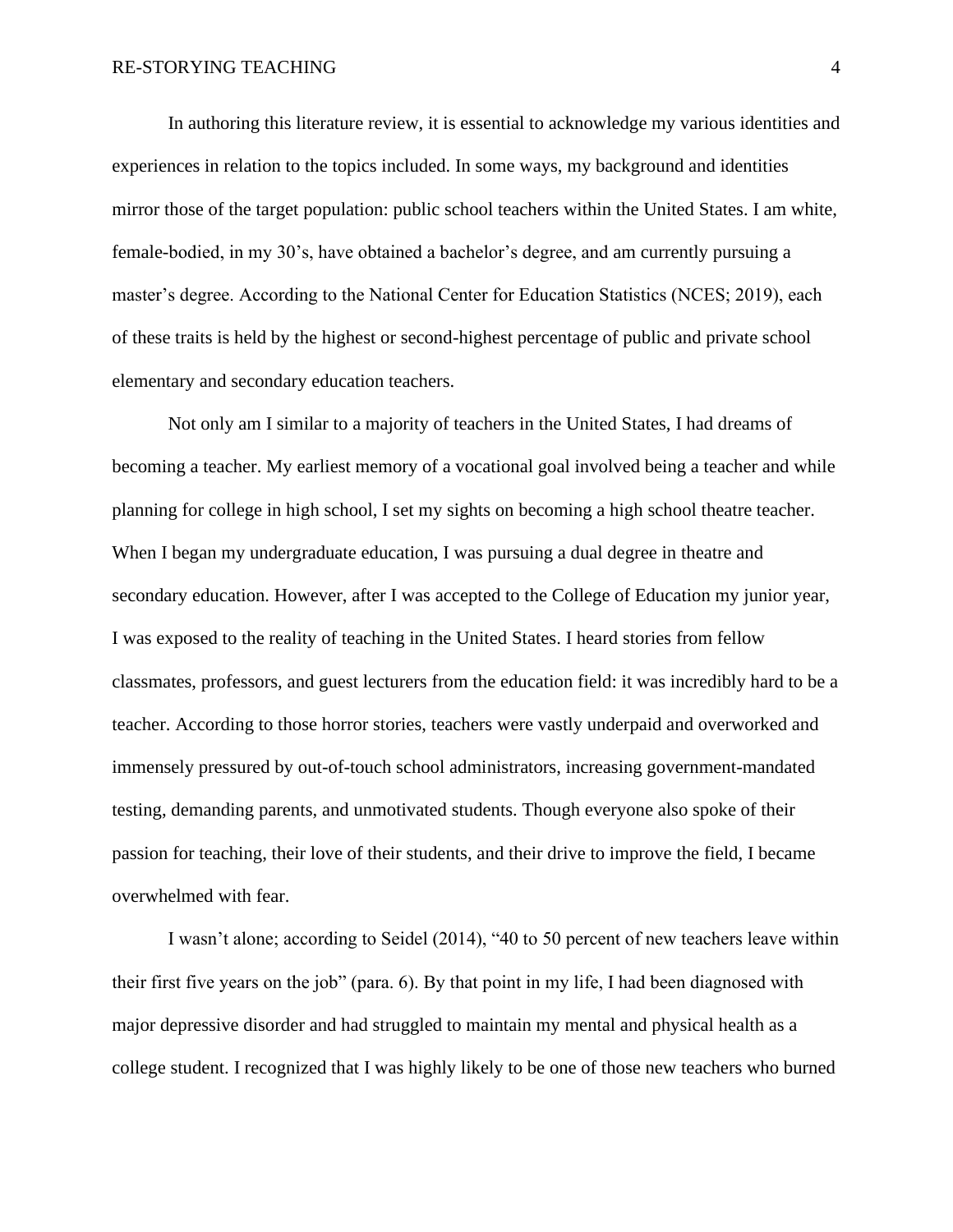#### RE-STORYING TEACHING 5

out and, in order to prevent that kind of stress and instability in my near future, I decided to drop my degree in education and find another career path that was better suited to my temperament, one which allowed greater autonomy in my role, more flexibility in my work schedule, and more focused engagement with individuals or small groups.

Despite the shift in career aspirations, I have still spent some of my professional employment in public schools as a behavioral support paraprofessional. I was able to develop meaningful relationships with teachers while in that position, which provided opportunities to see their struggles with occupational stress and, on occasion, burnout. After I complete my master's degree, I intend to continue working in public schools as a mental health professional for both students and staff alike, which translates into having a deep personal investment in understanding and addressing burnout in public school teachers.

#### **Literature Review**

#### **Occupational Stress and Burnout**

According to the World Health Organization (WHO; 2020b), occupational stress or "work-related stress" is "the response people may have when presented with work demands and pressures that are not matched to their knowledge and abilities and which challenge their ability to cope" ("What is work-related stress?" section, para. 1). WHO (2020b) also explains that workplace stress is "unavoidable [in] the contemporary work environment" and is exacerbated when employees feel unsupported within their workplace or feel a lack of autonomy in their responsibilities ("What is work-related stress?" section, para. 2). Guthier et al. (2020) defined these "job stressors" in terms of workload, time pressure, and complications related to workplace role(s), such as experiencing conflicting or ambiguous responsibilities in their position. (p. 1148).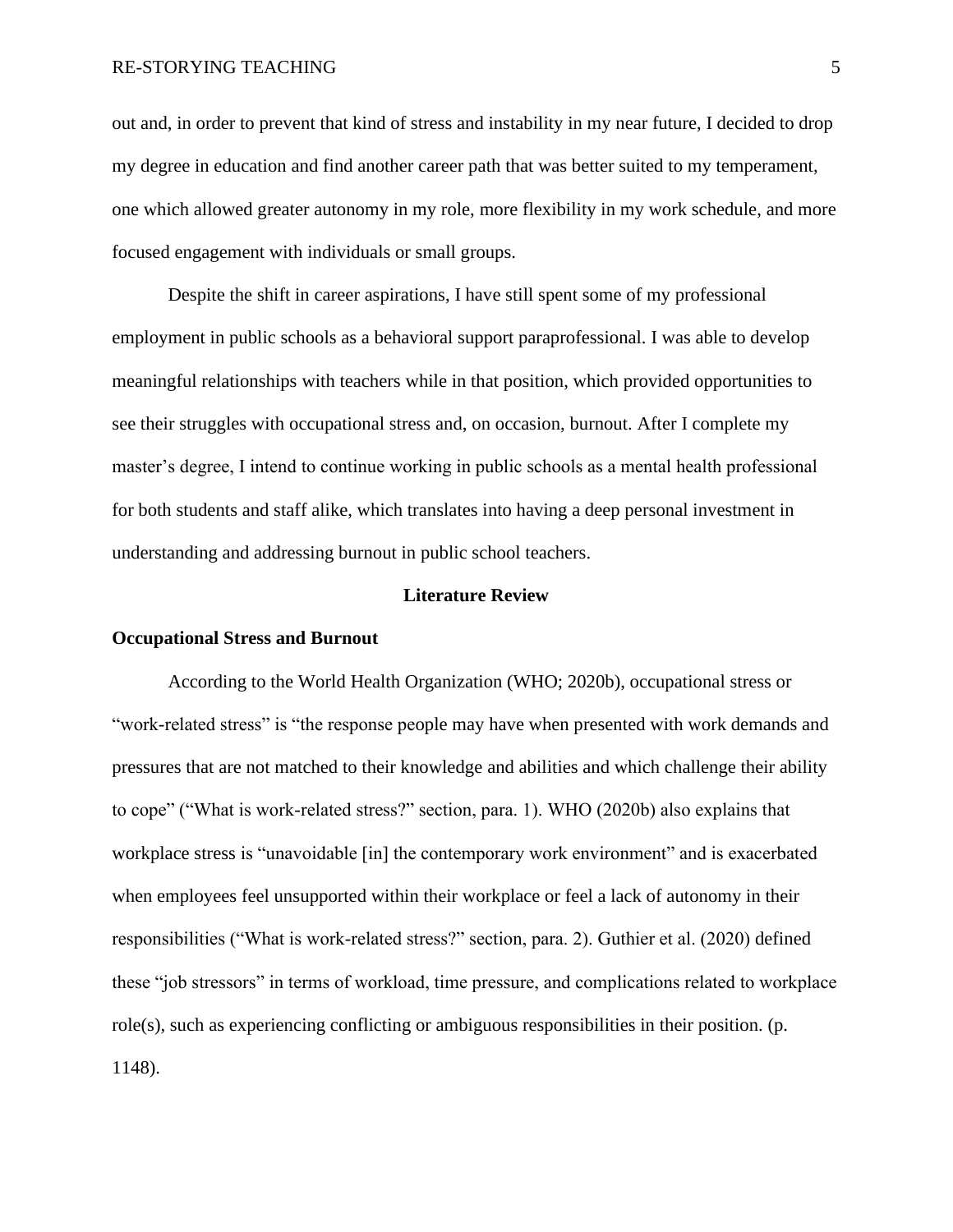When chronic and unmanaged, workplace stress may develop into burnout. Burnout is a term credited to Herbert Freudenberger (1974), who described the symptoms he and his colleagues experienced while working as "people who [were] seeking to respond to the recognized needs of people" in such contexts as "free clinics, therapeutic communities, hot lines, crisis intervention centers, women's clinics, gay centers, [and] runaway houses" (p. 161). Freudenberger explained burnout using his observations as well as his own experiences, referencing physical symptoms like "exhaustion and fatigue, being unable to shake a lingering cold, suffering from frequent headaches and gastrointestinal disturbances, sleeplessness and shortness of breath" (p. 160). He also summarized the behavioral signs of burnout in terms of emotion management: "The burn-out candidate finds it just too difficult to hold in feelings" (p. 160). These feelings and behaviors may include "anger," "instantaneous irritation," "paranoia," brashness, recreational drug use, "rigid, stubborn, and inflexible" thinking, a "negative attitude," and signs of depression and isolation (pp. 160-161).

However, the term had existed at least a decade before Freudenberger published his article. A 1961 book titled *A Burn-Out Case* by Graham Greene appears to be the first piece of literature to use the phrase "burnout" in relation to occupation and tells the fictionalized story of "a spiritually tormented and disillusioned architect [who] quits his job and withdraws into the African jungle" (Maslach et al., 2001, p. 398). As such, though Freudenberger's publication may have been the first instance of the psychological community recognizing burnout as a condition, the symptoms were phenomena long experienced by individuals across myriad occupational and cultural settings. In fact, Maslach et al. (2001) noted that burnout was notable in its emergence from "both practitioners and social commentators long before it became a focus of systematic study by researchers" (p. 398). Though these "non-academic origins" (p. 398) at first led to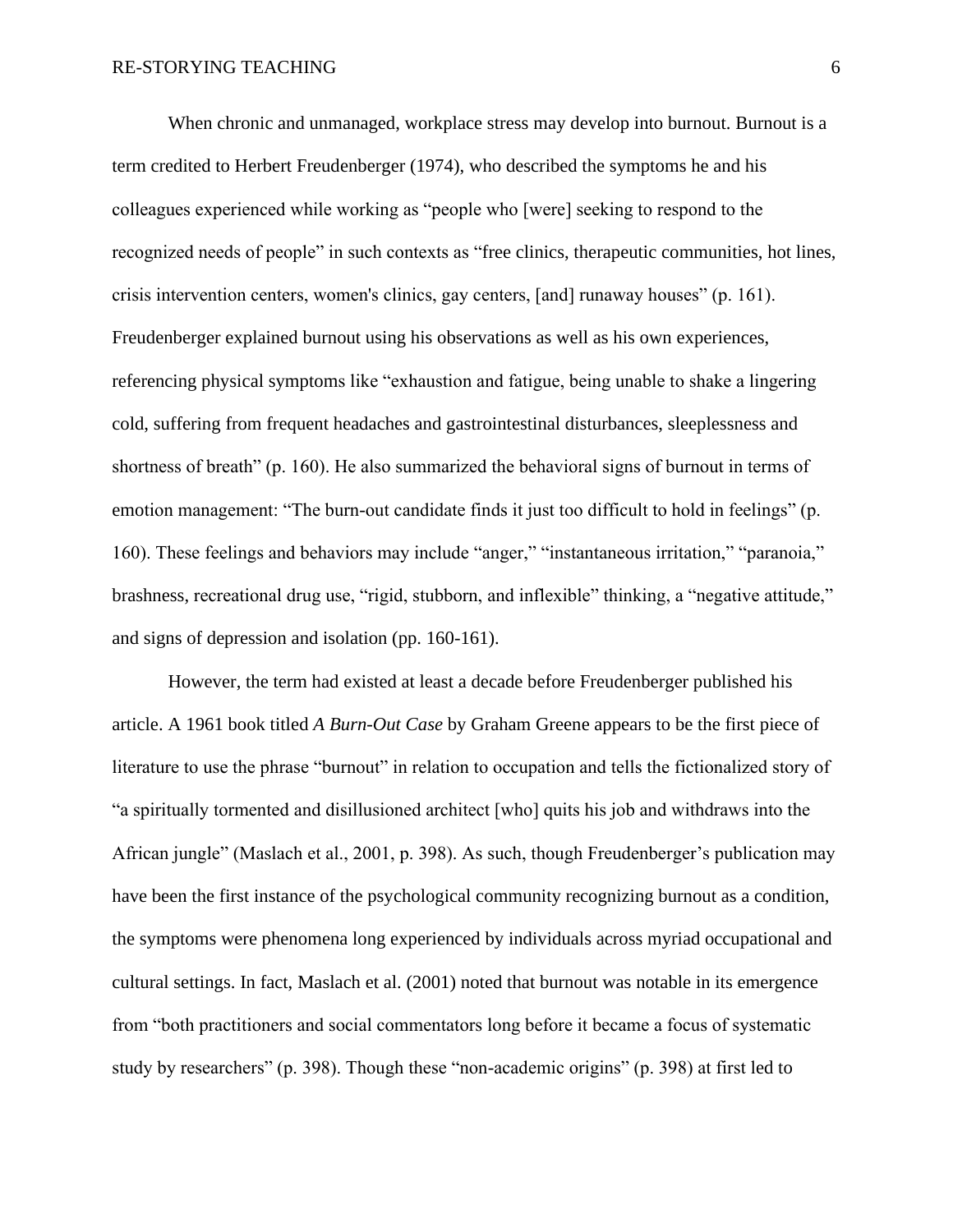scientific and academic skepticism, it is a strength to recognize that the conception of burnout as a psychological condition is rooted in the lived experiences of individuals speaking out about the challenges and struggles within their work environments and professional roles (Maslach et al., 2001).

Currently, there is some debate amongst the medical and psychological communities as to whether burnout exists as a unique psychiatric condition, how it is expressed, and how it originates (Heinemann & Heinemann, 2017; Koutsimani et al., 2019; Maslach et al., 2001). Some of this debate is influenced by the cultural roots of burnout and other related disorders. According to the *Diagnostic and Statistical Manual of Mental Disorders* (5th ed.; *DSM–5*; American Psychiatric Association, 2013), burnout is not considered a distinct psychiatric condition, though is referenced twice as a cultural phenomenon, first in connection to somatic symptom disorder as a "culture-related diagnostic issue" (p. 313) and then in relation to shenjing shuairuo (a condition unique to Chinese culture) and neurasthenia. Somatic symptom disorder, shenjing shuairuo, and neurasthenia all involve physical symptoms relating to the nervous system (American Psychiatric Association, 2013; Köhne, 2019). These associations with other cultural concepts of "nervous exhaustion" illustrate that burnout is as much a physical experience as it is a psychological one (Köhne, 2019, p. E-2).

Despite its absence in the DSM-5, burnout is included in the *International Statistical Classification of Diseases and Related Health Problems* (11th ed.; *ICD-11*; WHO, 2020a), which conceptualized it as a health condition that impacts employment and acknowledged both the physical and the psychological dimensions of the syndrome. Its inclusion in the ICD-11 also suggests it is a somewhat global phenomenon, not unique to the United States and its specific cultural norms related to occupation. In the ICD-11 (WHO, 2020a), it is defined as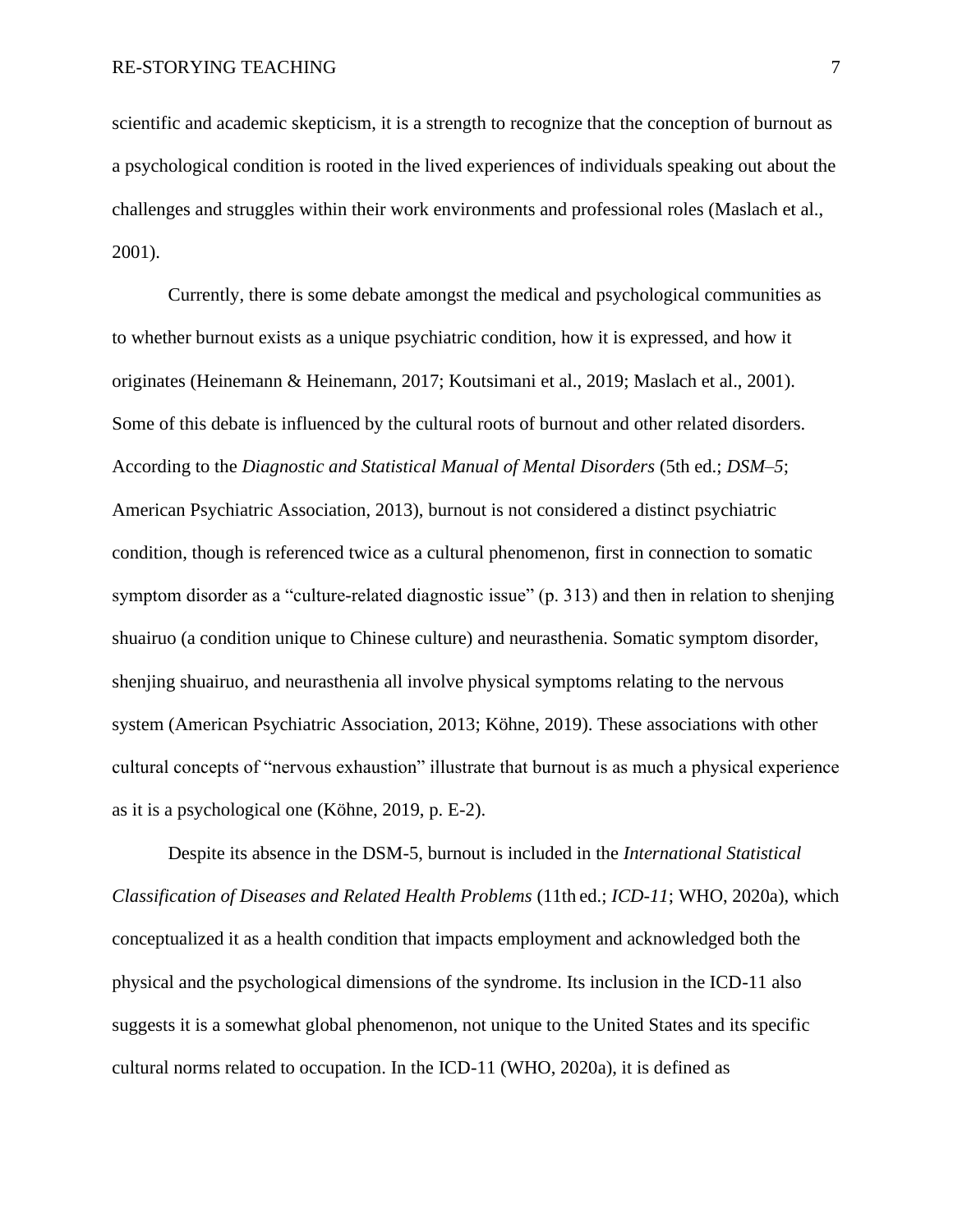a syndrome conceptualized as resulting from chronic workplace stress that has not been successfully managed. It is characterized by three dimensions: 1) feelings of energy depletion or exhaustion; 2) increased mental distance from one's job, or feelings of negativism or cynicism related to one's job; and 3) a sense of ineffectiveness and lack of accomplishment. Burn-out refers specifically to phenomena in the occupational context and should not be applied to describe experiences in other areas of life. (para. 1)

Despite these myriad conceptualizations of burnout, there is still debate regarding its existence as a discrete syndrome. Because of its absence as a formal diagnosis in the DSM-5, Koutsimani et al. (2019) reported that, "in order for clinicians to proceed with their treatment, they turn to alternative diagnoses like the ones of depression or exhaustion" (p. 2). Koutsimani et al. (2019) conducted a meta-analysis of the relationships between burnout and depression and burnout and anxiety. According to their results, there is an association between burnout and depression but not one so strong as to suggest they are one construct, i.e. they are two separate psychological conditions. The results were similar in comparing anxiety and burnout, also suggesting they are separate constructs. Koutsimani et al. (2019) concluded that burnout "share[s] some common characteristics" with depression and anxiety and "they probably develop in tandem" (p. 14). This is important when considering how to address and treat burnout as some treatments for depression, anxiety, and/or burnout may require more specific, targeted strategies and mistaking one construct for another may lead to ineffective interventions for patients (Koutsimani et al., 2019).

There is also some contention regarding the individual versus systemic elements of burnout as a syndrome. Richardson (2017), in reviewing and expanding a previous meta-analysis from Richard & Rothstein (2008), acknowledged the need for organization-level programs in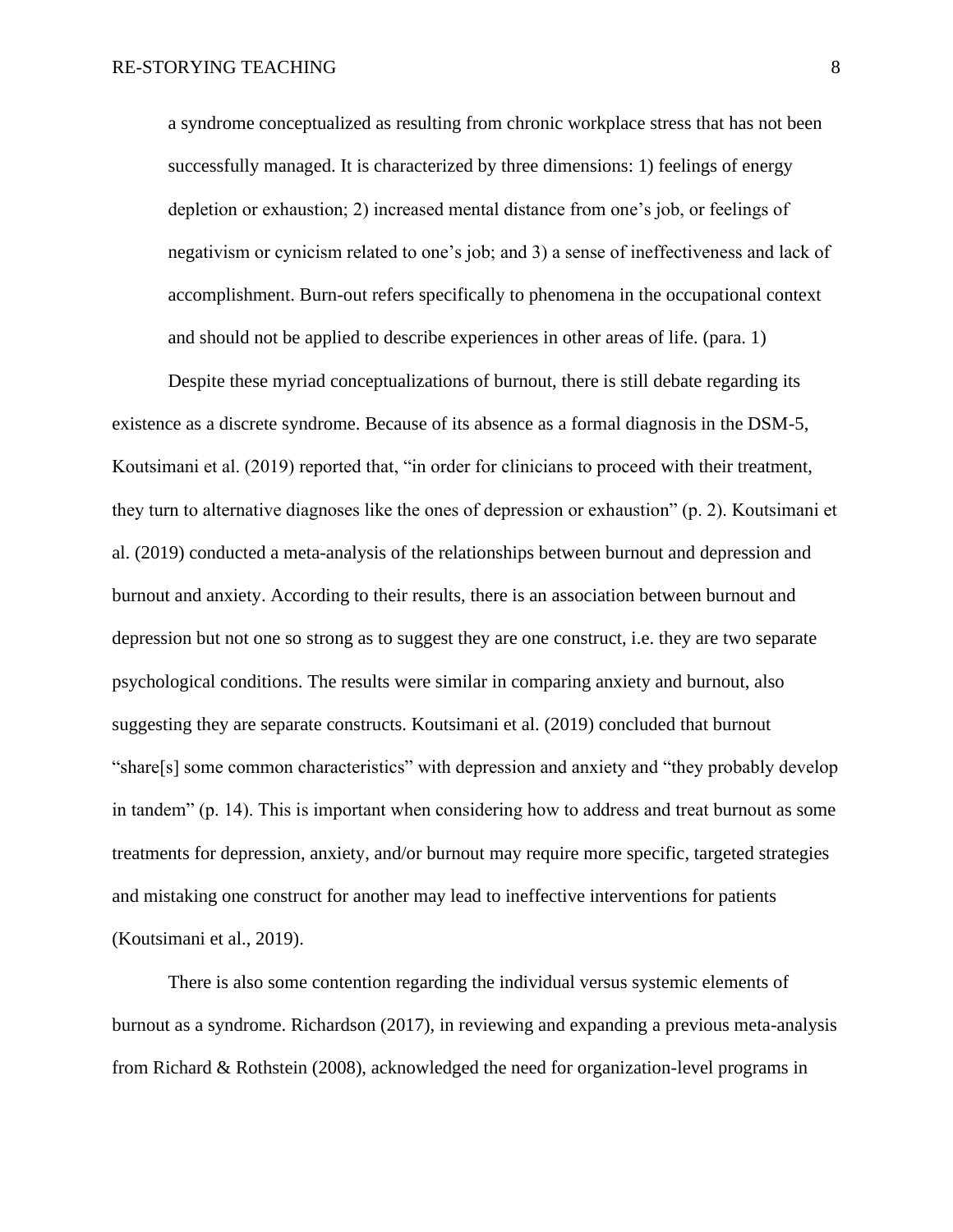order to foster greater workplace wellness. Burnout can be viewed as an individual response to stress, making it a subjective experience (Koutsimani et al., 2019). As such, Richardson (2017) highlighted interventions such as "cognitive-behavioral skills training, meditation, and exercise" as effective approaches for addressing burnout (p. 424). However, Glazer (2011), as quoted in Richardson (2017), identified the problem of relying solely on an individualized conception of burnout: "Putting too much of the onus for stress prevention, coping, and management on the individual suggests that the individual is always in control" (p. 424). More accurately, the individual is responding to stress originating in, and perpetuated by, their occupation and their workplace culture (Koutsimani et al., 2019; Richardson, 2017). To address this issue, Richardson (2017) suggested several approaches that showed success in their meta-analysis, identified as workplace stress management initiatives and organization wellness programs. The former are intended more towards "restoring resources that have been depleted by the work environment," whereas the latter are "more preventative, enhancing job and personal resources for all employees" (Richardson, 2017, p. 423). One approach involved increasing employees' job control or the influence an employee has over what responsibilities they hold in their position and how they meet those responsibilities. Another involved increasing resources for employees which may provide additional layers of mental health support, such as social support groups amongst coworkers or mental health literacy for organizational leaders.

#### **Occupational Stress and Burnout in Teaching**

Maslach (2001) characterized burnout as having "roots in care-giving and service occupations, in which the core of the job was the relationship between provider and recipient" (p. 400). Teaching could be described in this manner, with the teacher being a provider of educational skills and interpersonal care and the student being a recipient of the teacher's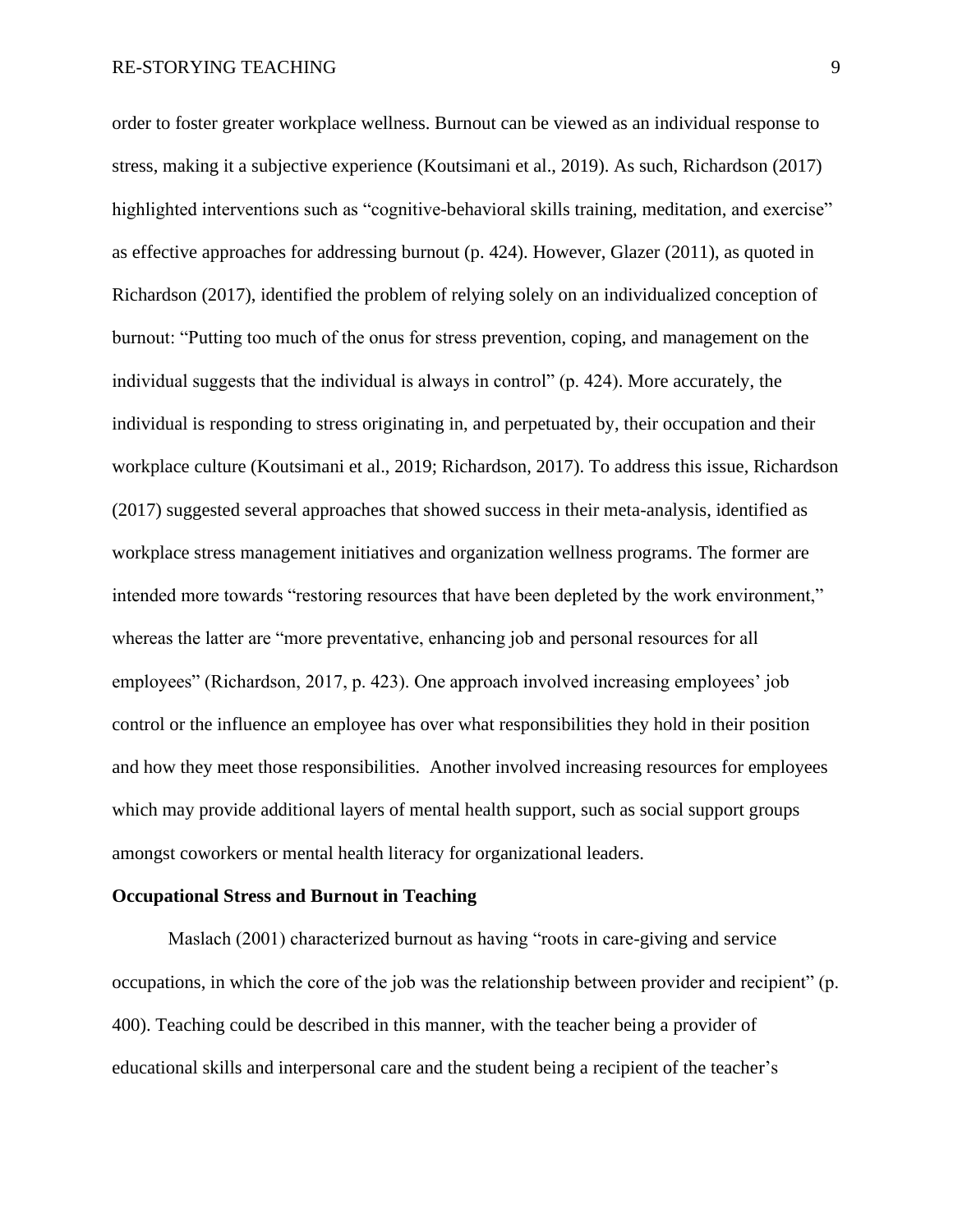#### RE-STORYING TEACHING 10

offerings. As both caregivers and service-providers, teachers are especially vulnerable to the "emotional and interpersonal stressors" that can develop into burnout (Maslach, 2001, p. 399). Several of these stressors are referenced in an article titled *What Are the Main Reasons Teachers Call It Quits?* (Westervelt, 2016), including low salaries, a lack of pre-employment preparation and training, a data-driven and achievements-driven model for education, a lack of resources or the expectation for teachers to privately furnish them, a "toxic political climate," and strained relationships with parents (para. 40).

The Maslach Burnout Inventory is a scale first established by Maslach and Jackson in 1981 and is the most prevalent assessment used in research on burnout because it has "the strongest psychometric properties" (Maslach, 2001, p. 401). The Maslach Burnout Inventory, Educators Survey (MBI-ES) (Maslach, 2001) is an assessment designed specifically for use with teachers to understand the individual impacts of those stressors: However, there is some skepticism with regards to cross-cultural validity with both the MBI and the MBI-ES, particularly because of its development in Western occupational settings (Aboagye et al., 2018). One potential issue with validity lies in its factor structure. The MBI is based on three factors: emotional exhaustion, personal accomplishment, and depersonalization. In their factor-analytic meta-analysis of the MBI, Worley et al. (2008) reported anywhere from two to five dimensions. Aboagye et al. (2018) also addressed the variance in results based on culture and gender. These variations may be influenced by cultural factors like religion, region, work attitudes, and social support, as well as by socioeconomic status and gender identity (Aboagye et al., 2018). This is particularly relevant given the increasing cultural diversity of teachers within the United States (NCES, 2019) as well as when considering international research on burnout and interventions.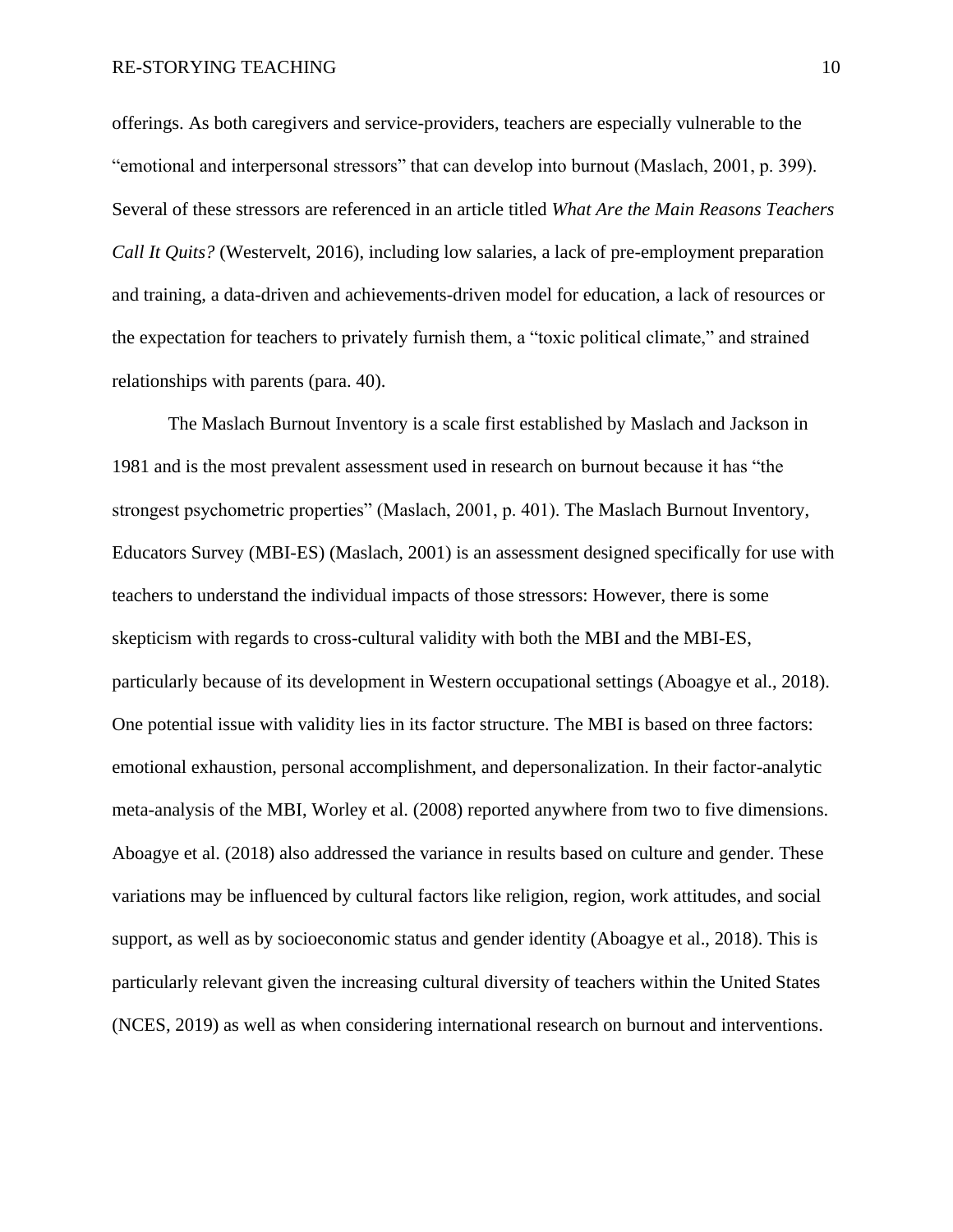There are many justifications for addressing occupational stress and burnout in teachers beyond the individual teachers' wellbeing. As explained by von der Embse et al. (2019), occupational stress and burnout are also linked to negative impacts on the school climate in which they work. For schools, these effects can include "chronic understaffing" as a result of high absenteeism in teachers, which reduces the quality of instruction for students and challenges financial and occupational resources (p. 1329) to account for employee absence. Additionally, the attrition rate is 8% for teachers, "twice that of high-performing countries like Finland or Singapore" (Westervelt, 2016, para. 2). This high turnover amongst staff leads to additional resources being directed towards interviewing, hiring, and training new staff rather than towards supporting and further developing current staff (von der Embse et al., 2019).

The negative impacts of occupational stress and burnout for teachers are also felt directly by their students. "Teacher stress and student behavior are strongly linked; while teachers report that student behavior is a source of stress, teachers also manage student behavior differently under high levels of stress" (von der Embse et al., 2019, p. 1329). Herman et al. (2018) specifically looked at the relationships between teacher stress, burnout, self-efficacy, and coping on student outcomes by surveying "121 general education teachers and 1,817 students in kindergarten to fourth grade" (p. 92). Through descriptive statistical analysis, Herman et al. (2018) established four profiles amongst the participating teachers: Stressed/Low Coping (3% of teachers), Stressed/Moderate Coping (30%), Stressed/High Coping (60%), and Well-Adjusted (7%) (p. 94). When comparing their emerging four profiles against student achievement and behavioral rates through inferential statistical tests, Herman et al. (2018) found statistically significant correlations between the profiles and students' prosocial behaviors, disruptive behavior, and concentration problems. Essentially, teachers who experienced high levels of stress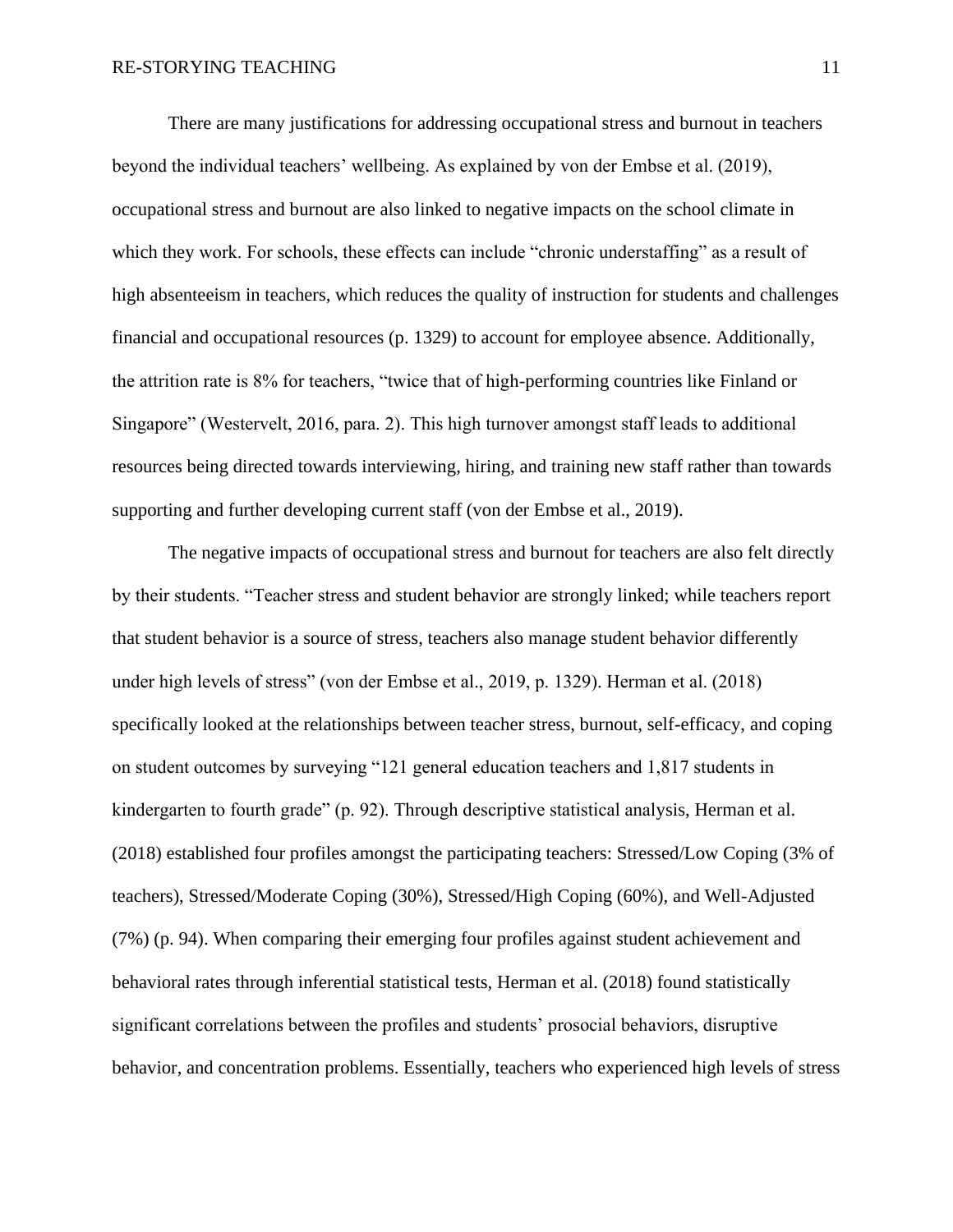and low levels of coping had a higher rate of students who displayed challenging behaviors in the classroom and experienced more academic difficulties.

#### **Effects of COVID-19 on Teaching**

 In December 2019, the Chinese government reported the occurrence of a new strain of coronavirus, 2019-nCov, causing sometimes fatal cases of pneumonia (Santos et al., 2021; Reichmann, 2020). What began as animal-to-human transmission of a respiratory infection in Wuhan, China quickly morphed into human-to-human transmission across the globe, with the WHO declaring it a Public Health Emergency of International Concern and the U.S. government declaring a public health crisis by the end of January 2020 (Santos et al., 2021; Reichmann, 2020).

 This pandemic has had an overwhelming effect on teachers in the United States. Teaching was already considered "one of the most stressful occupations in the U.S.," but that stress has increased significantly due to the challenges of the COVID-19 pandemic (Cardoza, 2021, para. 7). Cardoza (2021) reported that teachers felt exhausted, worried, challenged, and as if "they had reached a breaking point" (para. 4), citing experiences with extra responsibilities while at school like maintaining health and safety protocols, frequently transitioning between virtual, hybrid, and fully in-person models of teaching, political divides, parental judgment, developing technology skills, a lack of work-life balance, and worrying about their students' academic progress and mental and physical health. According to Cardoza, teachers have individually implemented stress management techniques like social engagements, physical activity, and therapy. Additionally, school districts are attempting to support their staff by offering interventions such as "yoga classes, counseling sessions, and mental health webinars" (para. 11). However, this hasn't prevented teachers from experiencing burnout; 28% of recently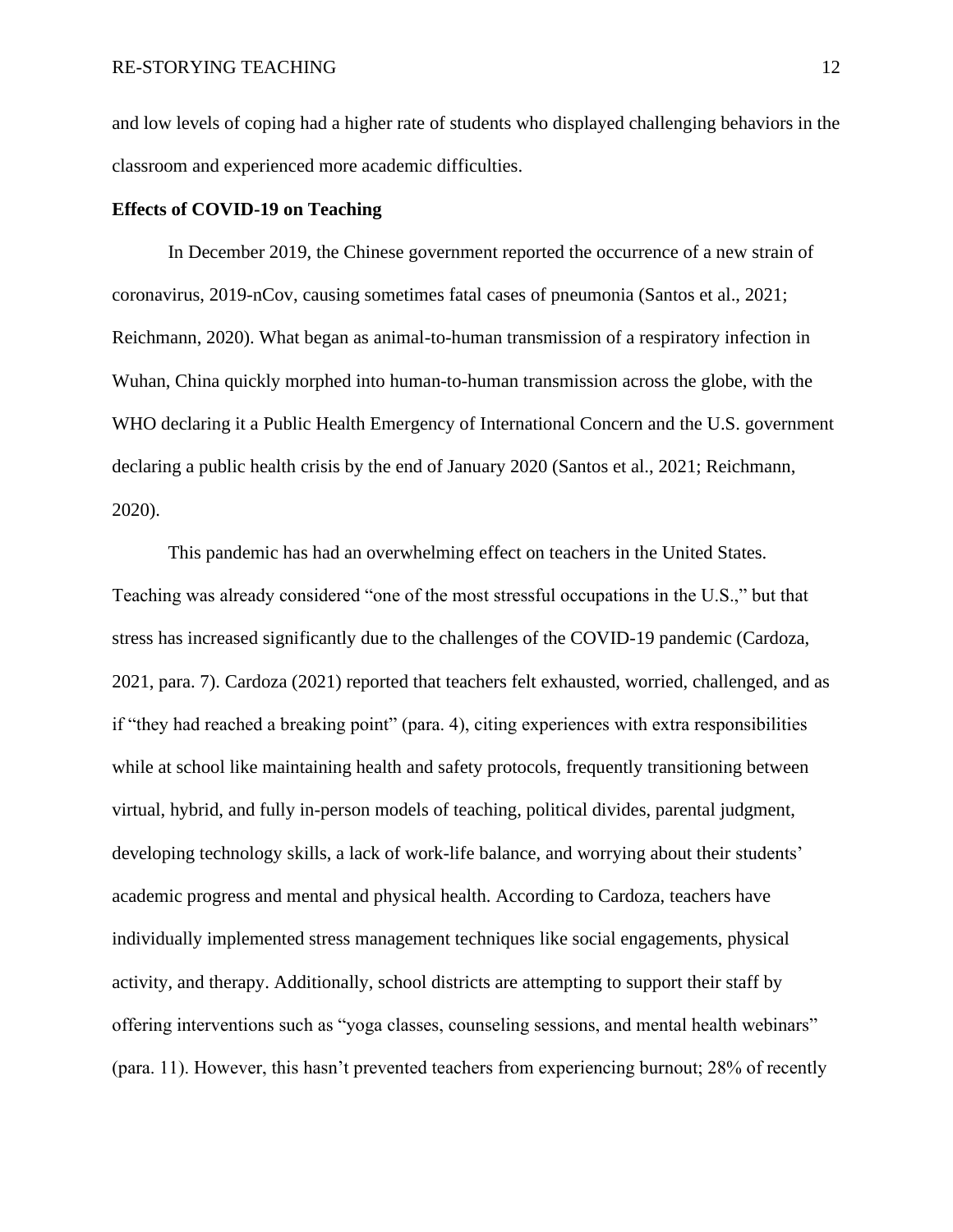surveyed teachers with the National Education Association responded that the pandemic "had made them more likely to leave teaching or retire early" (Singer, 2021, para. 11). The pandemic stress has led to a documented increase in retirement applications in some school districts and other districts are experiencing even greater school staffing problems than they had seen prepandemic (Singer, 2021). It is possible that this increased teacher attrition related to pandemic stress will lead to a "teacher exodus" in the near future (Singer, 2021, para. 14), potentially adding additional occupational stress to teachers who remain in the field and perpetuating a cycle of burnout within education professionals.

 Children are also faced with increased stress related to their education during the pandemic (Cardoza, 2021; Santos et al., 2021; Singer, 2021). Some teachers are concerned about the impact that virtual schooling has had on their students' educational progress, while others are considering the moral implications of assessing academic achievement while their students manage potential pandemic stress (Singer, 2021). Additionally, some teachers' concerns for their students' mental and physical health have led to many teachers performing extra labor in order to support their students (Cardoza, 2021; Santos et al., 2021). Singer (2021) likened this extra labor to teachers "becom[ing] impromptu social workers for their students" (para. 9).

#### **Current Interventions for Occupational Stress and Burnout**

There have been various approaches to preventing or reducing the symptoms of burnout. According to a literature review by von der Embse et al. (2019), there are four broad categories for these interventions: knowledge-based, behavioral, cognitive-behavioral, and mindfulnessbased. Knowledge-based interventions involve psychoeducation or informational training; behavioral interventions target specific behaviors, such as journaling or participating in consultation; cognitive-behavioral interventions use both "training and practice" to target thought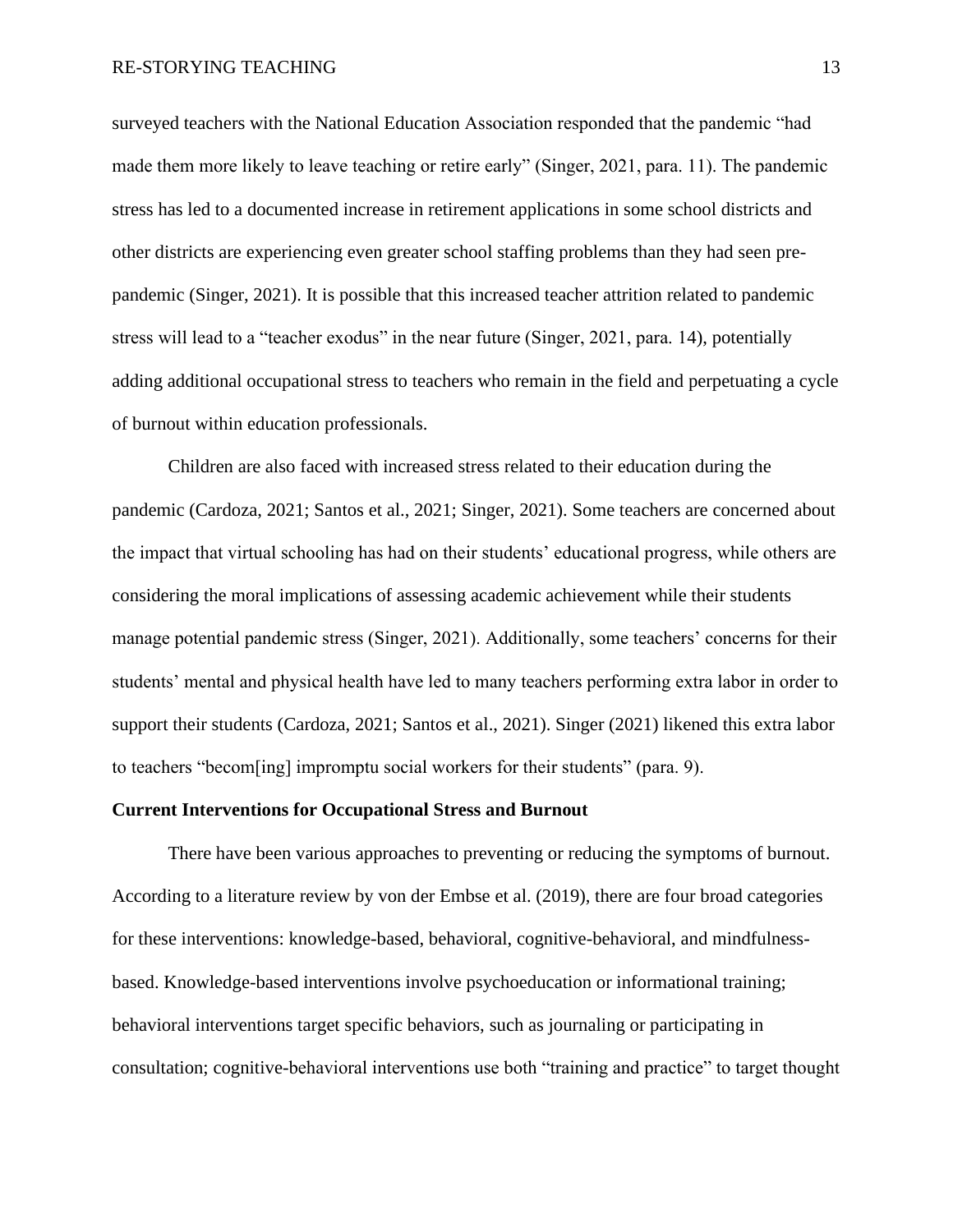patterns related to stress and behaviors to respond to them (p. 1331); and mindfulness-based interventions involve a greater focus on awareness and understanding of thoughts and feelings related to stressors (von der Embse et al., 2019). In their review, von der Embse et al. (2019) set out to understand the emerging and persistent trends in interventions focused on occupational stress and burnout in teachers by exploring 24 experimental or quasi-experimental studies that specifically involved interventions for teachers working in grades K-12. Von der Embse et al. (2019) concluded that all approaches have merit towards addressing teacher stress and improving outcomes for both teachers and students, but they found that the interventions that specifically involved some component of behavioral regulation (such as yoga, meditation, or exercise) had the greatest effects for teachers. Additionally, they found that "administration of consistent, regular and applied interventions with 8–10 weeks in duration and regular weekly meetings from 60 to 90 min seem necessary to obtain significant, positive outcomes" regardless of intervention type (p. 1339). Though they did not specifically set out to explore the relationship between student behavior and teacher stress, von der Embse et al. (2019) noted that studies which measured improvements in student behavior also reflected improvements in teacher stress, again suggesting a strong reciprocal relationship between the two.

However, the narrow focus of the literature review by von der Embse et al. (2019) on "evidence-based treatments" (p. 1332) may have emphasized quantitative results and thus disregarded other approaches that are considered more qualitative. One such example is narrative therapy, which was first coined in White and Epston's 1990 book, "Narrative Means to Therapeutic Ends." Narrative therapy is based on the concept that narratives, or stories, shape how we as individuals view ourselves, our experiences, and the environments we exist in (Morgan, 2000; Brown & Augusta-Scott, 2006). According to Morgan (2000), "the way we have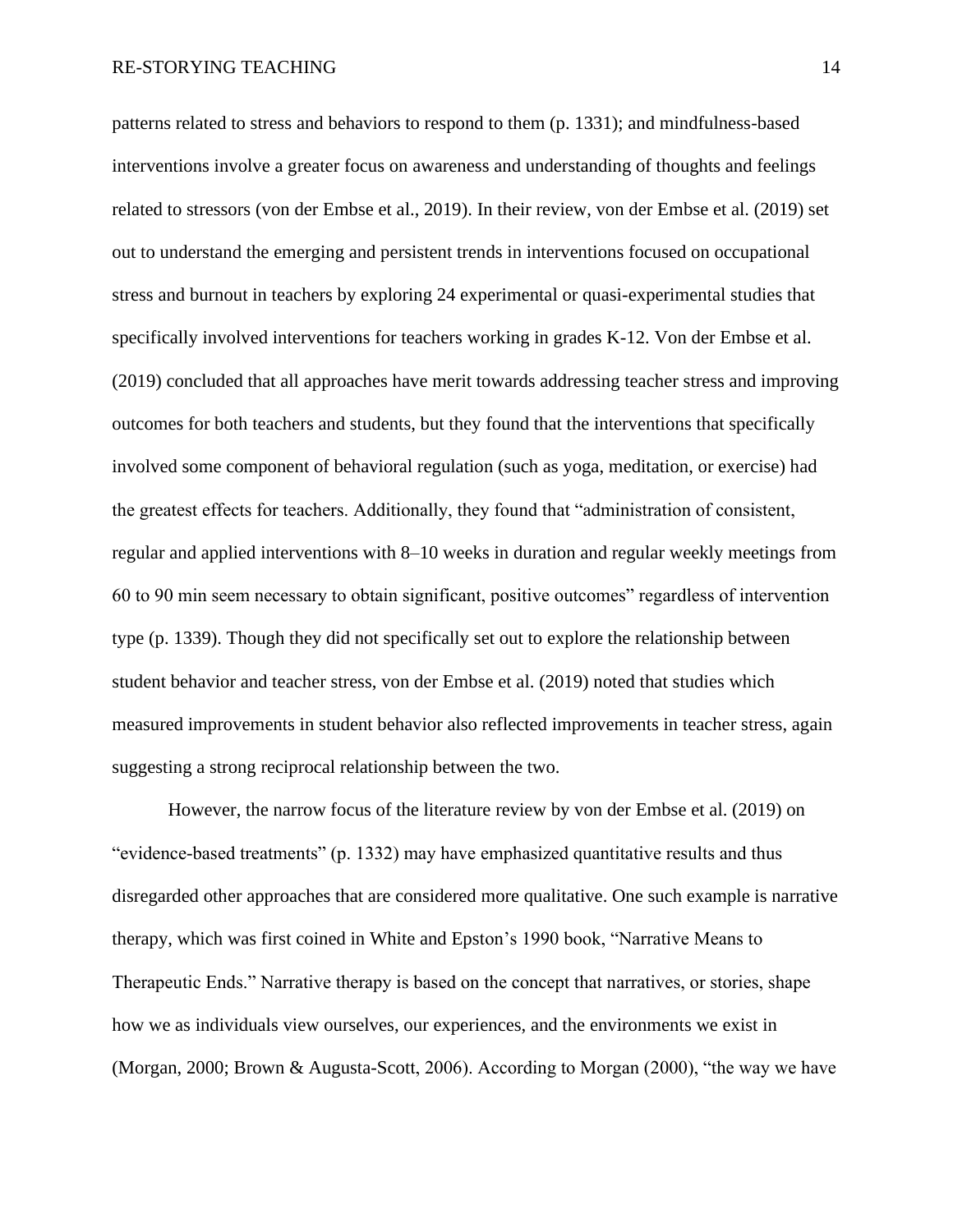developed these stories is determined by how we have linked certain events together in a sequence and by the meaning we have attributed to them" (p. 5-6). As such, these narratives aren't neutral in how they're told or how they're heard; rather, they're heavily influenced by the biases and stereotypes that we hold as individuals, as families, as communities, and as societies (Brown & Augusta-Scott, 2006, p. ix). Lingli (2017) used narrative therapy in a group context with six first-year kindergarten teachers in China to identify their own narratives about their roles as teachers and transform their experiences of burnout. Lingli (2017) first used externalizing conversations with the participants, a narrative strategy designed to separate a client's identity and personal narrative from the challenges they're experiencing (Morgan, 2000). Through this process, Lingli encouraged the participants to explore the ways in which their identities as teachers had been influenced and predetermined by cultural expectations and practices in education, which had "defined them as subordinate persons" rather than as well-trained experts who required a level of autonomy in their positions (p. 38). These conversations also allowed the group to share their "beliefs, expectations, and dreams" in order to interrogate those limiting narratives and elicit new perspectives in the individual as well as foster insight amongst all group members regarding their own stories (p. 39). To conclude their work with Lingli, the six novice teachers engaged in a definitional ceremony in which the participants gathered with a sixmember group of administrative staff and other teachers and presented their new personal narratives to this "outsider-witness group" (p. 42). In response, this group of peers experienced and reflected on these new narratives and offered the novice teachers the experience of being validated in their efforts, which allowed the teachers to feel "recognized and appreciated" (p. 42). As a result of the definitional ceremony, the six novice teachers "succeeded in reclaiming their own voices and speaking their own definitions of being a new teacher" (p. 42). This kind of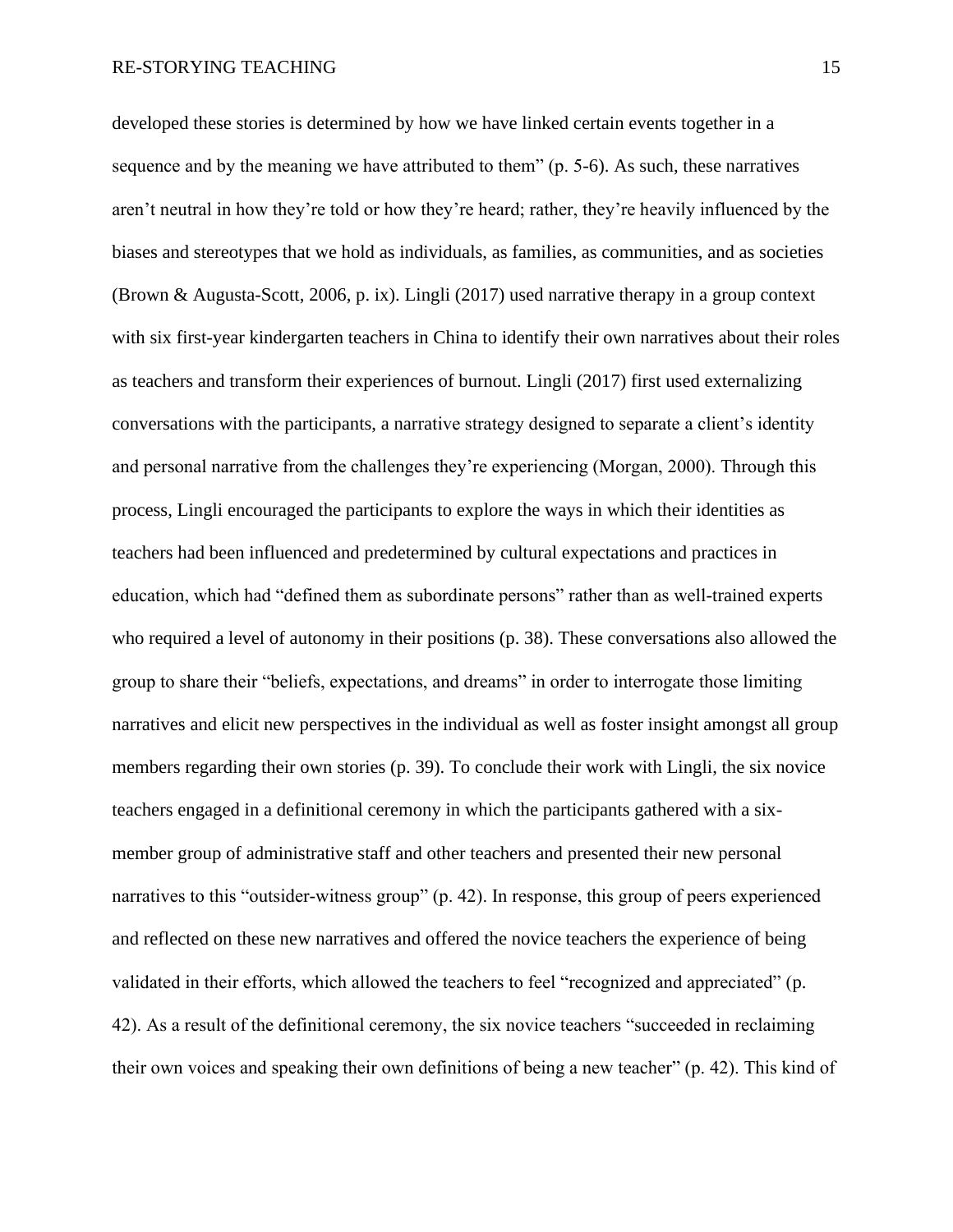transformation encouraged the novice teachers as well as their witnessing peers to understand burnout as a product of their community's narratives that created challenges within and unduly limited the role of new teachers.

#### **Drama Therapy**

Drama therapy is a form of mental health treatment that uses "drama with a healing intention" (Jones, 2007, p. 8). Drama and other forms of creative expression can connect an individual to their subconscious and unconscious thoughts and feelings and through that process of connection, healing can occur (Jones, 2007). Additionally, drama is particularly suited to helping form connections and relationships between individuals and communities (Jones, 2007). These healing connections within oneself and between one another can happen through various mechanics found within drama therapy, including role play, storytelling, witnessing, and embodiment. (Jones, 2007; Dunne et al., 2021).

#### **Drama Therapy in Schools**

 There is already precedent for practicing drama therapy in school settings. Sajnani et al. (2019) used collaborative discourse analysis to examine three trauma-informed drama therapy approaches already in use with students as well as teachers, other school staff, and families. The ENACT method is designed to "practice social and emotional skills" through "drama therapy and developmentally-appropriate creative approaches" including "student-driven therapeutic theatre" (Sajnani et al., 2019, p. 29). The CANY model was designed for application in addressing trauma across many populations, though it has specific applications in school settings, and operates from "three guiding principles…: metaphor as healing tool, group as therapeutic agent, and creativity as health" (Sajnani et at., 2019, p. 33). The ALIVE approach (as referenced in this analysis; it is now known as the Miss Kendra Program [Johnson et al., 2021]) emphasizes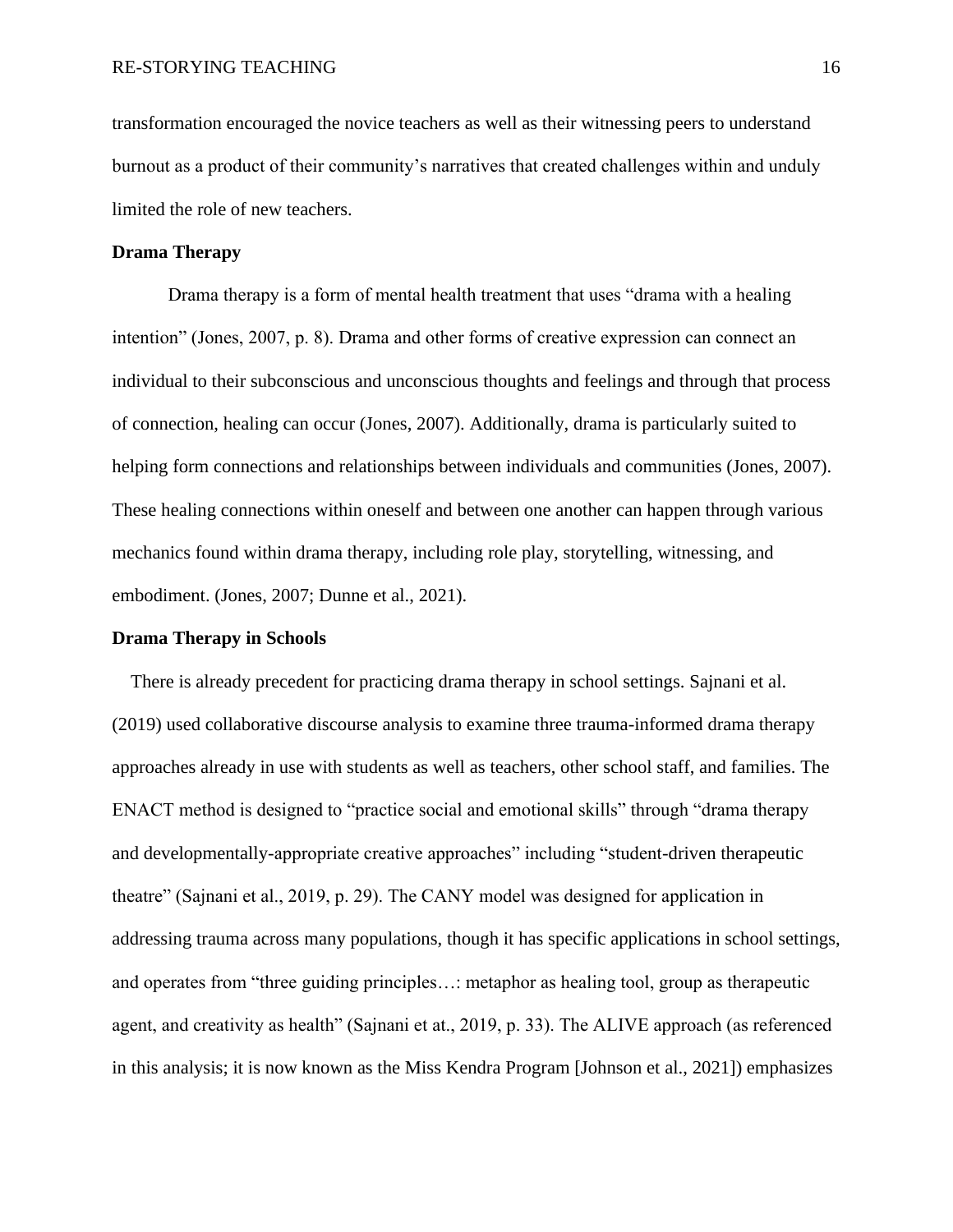#### RE-STORYING TEACHING 17

the strengths and positives in clients and uses varying drama therapy techniques to reduce cultural barriers around acknowledging, discussing, and addressing trauma (Sajnani et al., 2019). Though primarily analyzed in terms of their applications with student populations, all three approaches "reflect a desire to engage… the broader school-based community over the longterm" (Sajnani et al., 2019, p. 40). ENACT uses monologues specifically from a teacher's perspective, ALIVE uses drama therapy techniques in psychoeducational workshops as well as offers individual sessions for staff members, and CANY prioritizes building trauma-informed schools that support every individual within them, including teachers (Sajnani et al., 2019).

 One of the very few pieces of research that explores the use of drama therapy specifically for teachers is Frydman and Pitre's (2019) exploration of how Developmental Transformations (DvT), practiced within the context of the ALIVE model, was used with a teacher for stressreduction purposes. Frydman and Pitre (2019) defined DvT as an "opportunity to explore subjective psychological material via metaphoric representation, embodiment and improvisational play" which relies heavily on the "relational aspects emerging between therapist and client" (p. 144). The use of DvT with teachers arose organically through the implementation of the ALIVE method within schools; as students were benefiting from stress reduction through DvT sessions, teachers and administrators also voiced interest in participating in sessions in order to better perform in their roles (Frydman & Pitre, 2019). In their article, Frydman and Pitre (2019) provided a case example of one teacher, Ms V, including process notes from one shortform DvT session between Pitre and Ms V. Ms V had been observed as experiencing out-ofcharacter changes in attention and engagement in her teaching practice and classroom management and Ms V had specifically requested the session, presumably in relation to these changes. Within the short-form session, Ms V alluded to "relational issues" that were likely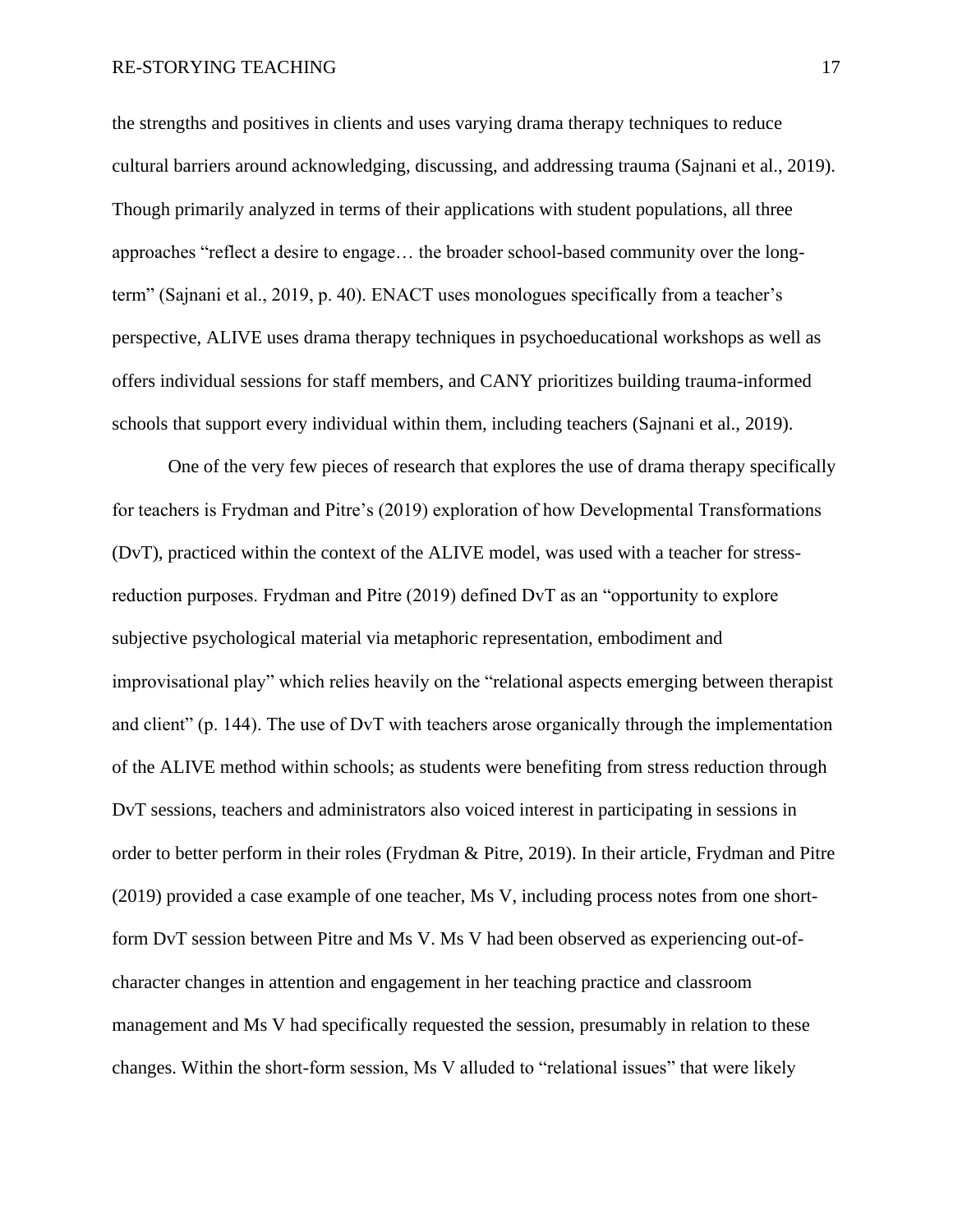having a negative influence on her performance in her teaching role (p. 149). Frydman and Pitre (2019) noted that Ms V had been observed as detached in her classroom behavior, which likely led to behavioral responses from her students that could have prompted depersonalization in Ms V, both symptoms of burnout. However, "it [was] postulated that the stress reduction session" reduced the influence of Ms V's stressors on her classroom engagement and Pitre witnessed the return of her typical professional demeanor after a total of three DvT sessions (p. 150). This single case study suggests that DvT, a method under the drama therapy umbrella, can have positive impacts on the symptoms of burnout in teachers.

#### **Narrative Therapy and Narradrama**

Narrative therapy, as introduced earlier in this literature review, focuses on the stories that clients tell and are told about themselves, their experiences, and their challenges (Brown & Augusta-Scott, 2006; Morgan, 2000). According to Brown and Augusta-Scott (2006), "from this view, our stories do not simply represent us, or mirror lived events–they constitute us, shaping our lives and our relationships" (p. ix). Narradrama, as conceived by Dunne (2003), can be viewed as an extension of narrative therapy into the realm of drama therapy. Narrative therapy and narradrama both focus on the role of story within clients' lives. The key difference is that narrative therapy relies primarily (though not exclusively) on traditional talk therapy while narradrama is grounded in drama therapy practices, using creative processes and "action methods" to support clients as they embody, transform, and witness their own stories (Dunne, 2003, p. 230; Dunne et al, 2021). One of the foundational beliefs in both narrative therapy and narradrama is that clients are their own experts in their narratives and as such, the therapeutic process must center them as collaborators and co-authors in partnership with the therapist (Brown & Augusta-Scott, 2006; Dunne et al., 2021; Morgan, 2000). A mental health professional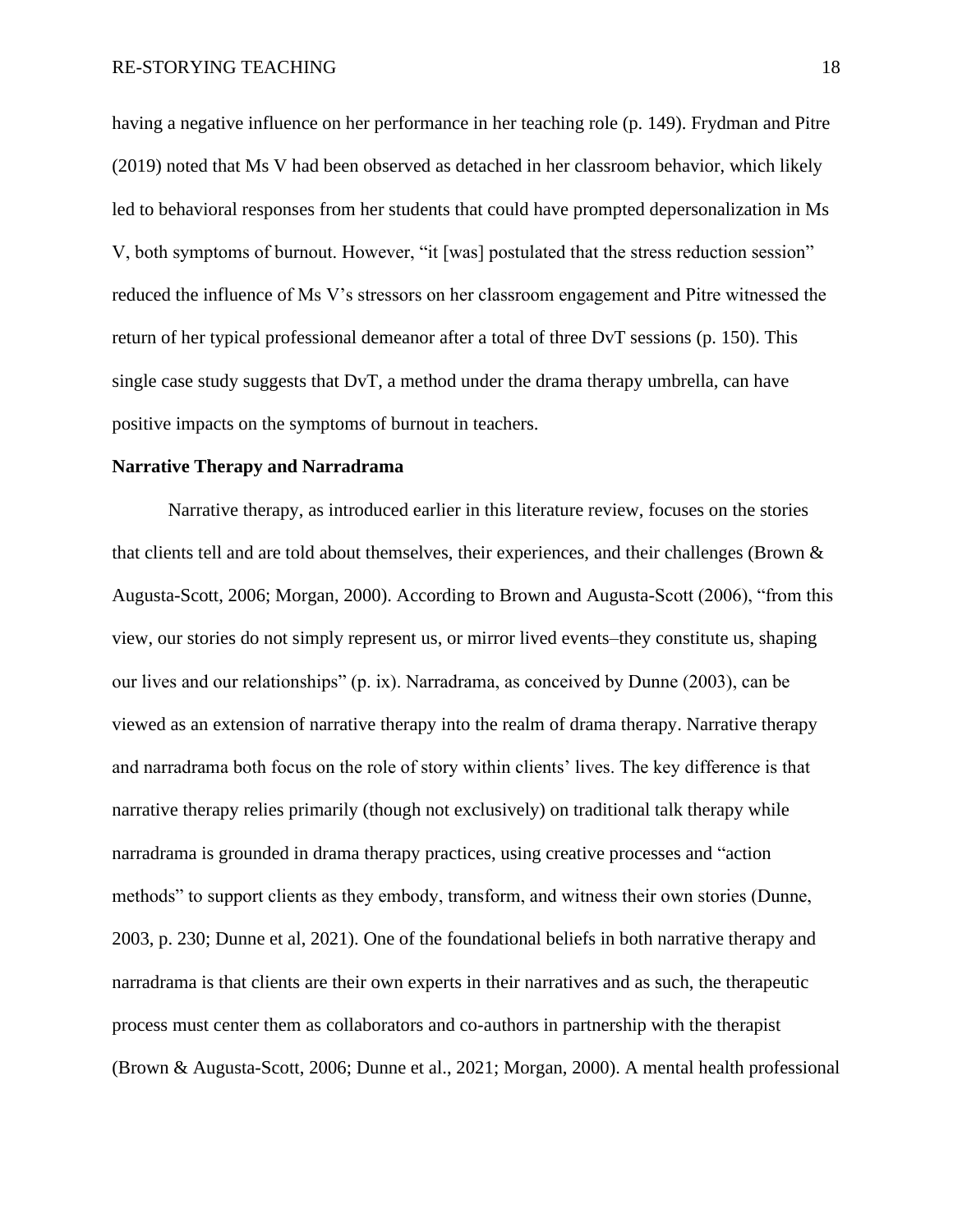using narradrama as an intervention takes on the role of "therapist/facilitator" in order to acknowledge that the participants are leading their own development and progress, whereas the therapist/facilitator is providing support, thus respecting the autonomy and expertise of the participants throughout their own processes (Dunne et al., 2021).

According to Brown and Augusta-Scott (2006), narrative therapy is "a political process" (p. xi). This is due to its theoretical influences, which include "feminist, postmodern, and critical theory" that explore the complex relationships between power, privilege, and oppression (p. xi). The theoretical foundation of narradrama also includes Bronfenbrenner's ecological model and Crenshaw's conceptualization of intersectionality (Dunne et al., 2021). The ecological model posits that individuals develop "within a complex system of relationships affected by multiple levels of the surrounding environment" which can be visualized with concentric circles, the smallest being the closest interpersonal relationships to the individual and expanding out to more abstract relationships such as cultural values and environmental contexts (Berk, 2018, p. 23). Intersectionality also emphasizes the complexity of an individual's environmental and interpersonal influences, specifically within the realm of sociopolitical identities. It was first coined by Crenshaw to acknowledge the unique oppression experienced by people who are both women and Black, as their experiences of racism and sexism are influenced and compounded by their simultaneous sexual and racial identities (Coleman, 2019). Carty and Mohanty (as cited in Coleman, 2019) generalize intersectionality to all humans by explaining that "all of us… are actually living at the intersections of overlapping systems of privilege and oppression" (para. 8). Both of these theories, as valued and essential influences on the practice of narradrama, shape the practice into one that respects and honors the identities, histories, and lived experiences of each participant and requires each therapist/facilitator to interrogate how their own identities,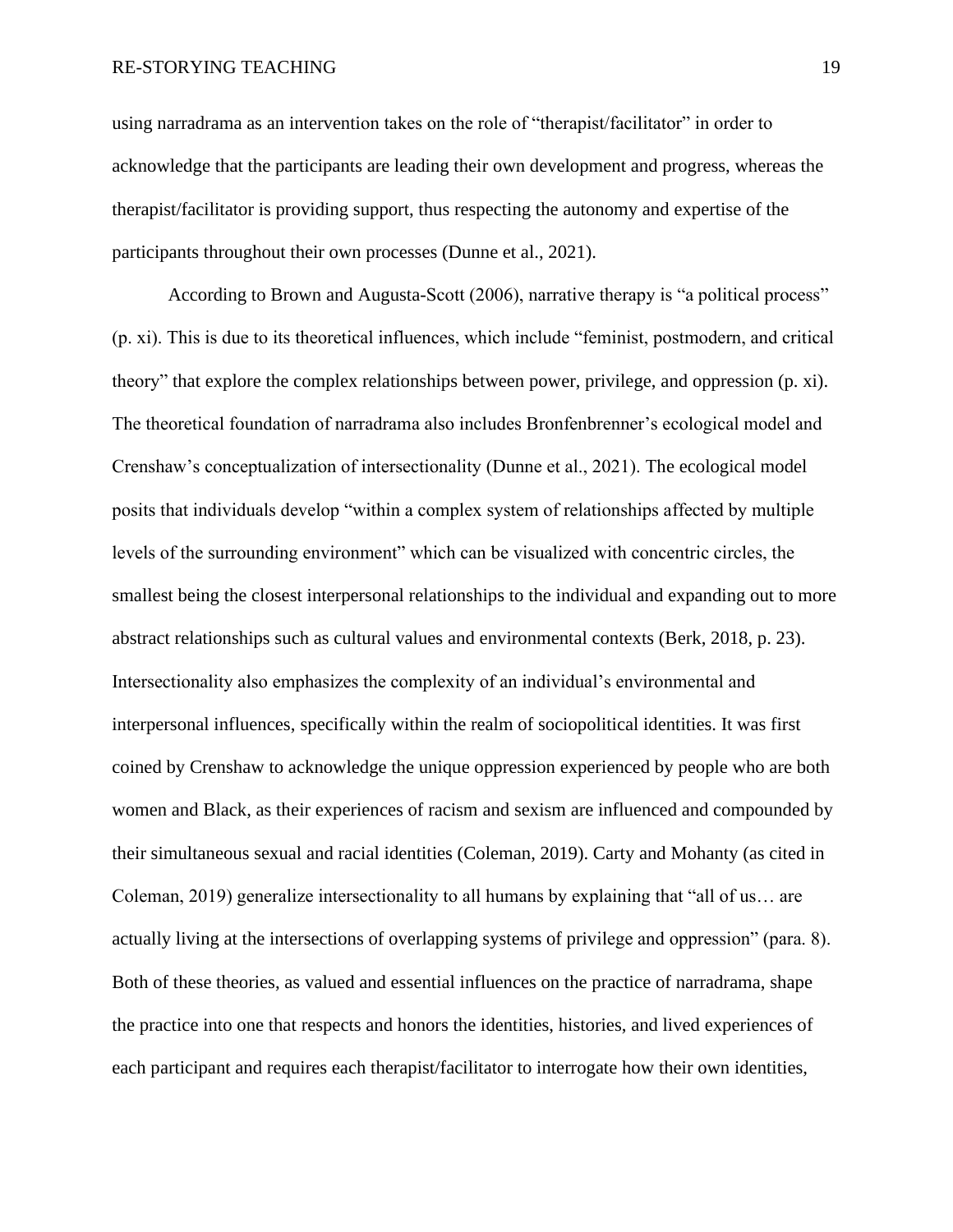#### RE-STORYING TEACHING 20

values, and biases may present within their therapeutic practices (Dunne, 2021). To reflect these influences and theoretical values, Dunne et al. (2021) highlight specific themes that therapists/facilitators should address within their practices. These include advocacy, macro- and microaggressions, resilience, preferred self-definitions, and social justice (Dunne et al., 2021).

In narradrama and narrative therapy, participants work through a "problem-saturated story," or a conception of their experiences or history that relies on a fixed narrative of the challenge a participant is facing and how that persistent challenge negatively impacts the participant's self-perception (Dunne et al., 2021, p. 209; Morgan, 2000). According to Dunne et al. (2021), "dominant, problem-saturated stories restrict the roles and actions we perform, because they filter problem-free experiences from our memories and perceptions" (p. 209). Both narrative therapy and narradrama work towards developing an alternative story which allows participants to reframe their self-identity and make space for new approaches, perceptions, and roles (Brown & Augusta-Scott, 2006; Dunne et al., 2021; Morgan, 2000).

When practiced over multiple sessions, narradrama follows a nine-step approach, though these steps do not have to happen in a linear or sequential fashion (Dunne et al., 2021). Instead, this nine-step process is structured as a way to encourage participants to engage in varying levels of personal insight and expression. The process begins with Step 1, titled "Discover New Descriptions of Self Identity and Preferred Environment." This step serves as an introduction for participants into the process of narradrama and helps them identify their own strengths, preferences, and existing supports. Step 2 is "Externalize and Map the Influence of the Problem," which asks participants to identify the core challenge within their specific story and shape its presence in their life. Step 3, "Discover Alternative Stories and Pivotal Moments," allows participants to develop new understandings of their problem and incorporate more positive,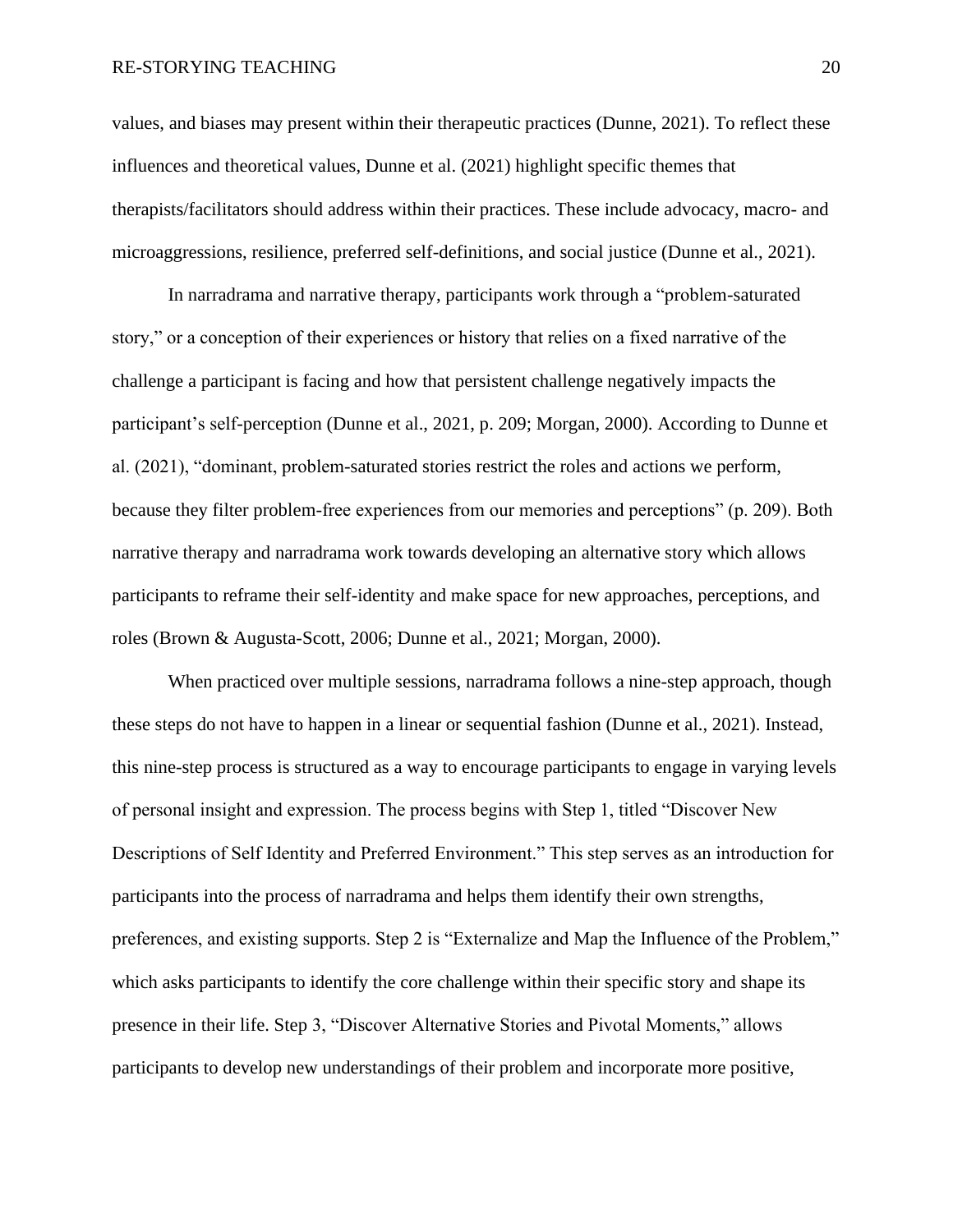supportive, and autonomous perspectives on how they can shift their story. Step 4 helps participants "Expand Personal Agency" and identify preferred ways of being. Step 5 asks participants to "Externalize Choices," a process which compares the future potentials of staying engaged with the problem in the same way versus changing their approaches and perspectives. Step 6, "Illuminate Values," supports participants as they dig deeper into their own values and understand how those values can be enacted holistically in all aspects of their life. Step 7 is "Expand Possibility Extensions through Roles and Stories" and more specifically encourages participants to incorporate multiple perspectives and roles within their own story through "connecting with nature, archetypes, or animal images" (p. 229). "Re-story Life Story" is step 8 and explicitly places the participant in the role of "author/director of their life story" in order to highlight the way their story has changed throughout the narradrama process (p. 229). Finally, the process wraps up with Step 9, "Reflect and Celebrate," in which participants are encouraged to look back on their therapeutic process and honor the growth and change they've experienced.

Within these 9 steps, there are a wide variety of action methods and techniques available to the therapist/facilitator and participants that originated within narrative therapy and are used in an embodied manner in narradrama (Dunne, 2003; Morgan, 2000). Though this list is not exhaustive, this literature review will highlight some of the most common concepts used in interventions. First is "doubly listening," which invites both therapist/facilitator and participant to also consider what is *not* being said when the story is being told (Dunne, 2021). This process may offer alternative perceptions of the participant's role or self-identity within their story (Dunne, 2021). Another method is "re-membering conversations," in which participants reimagine which figures (real or fictional) are allowed to have a "voice" or a role in their story (Dunne, 2021, p. 212). "Externalization" "helps participants to separate themselves from the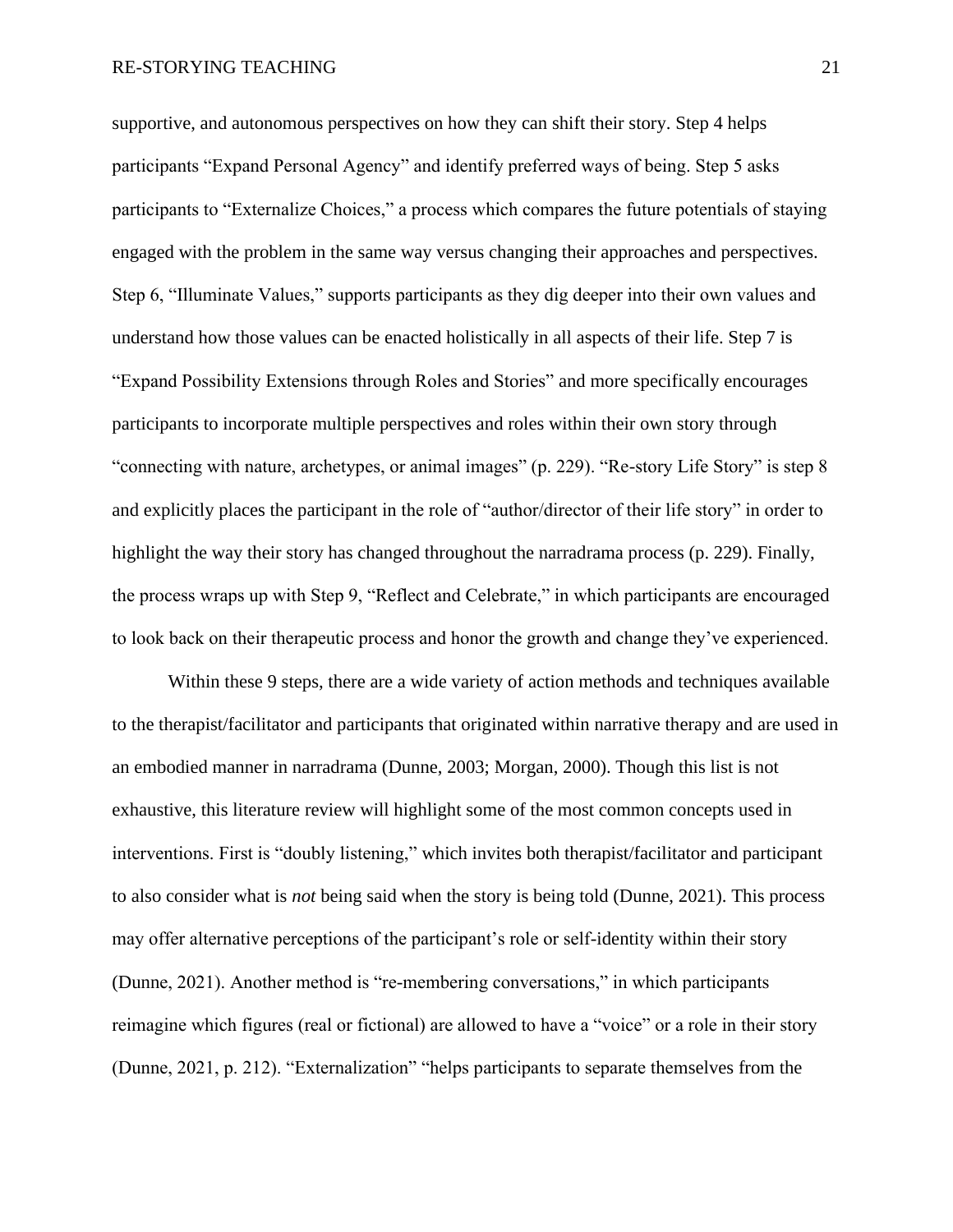problem and offers new perspectives and disempowers the problem," thus allowing participants to expand their conceptualization of the problem and grant them greater autonomy in how they wish to address it (Dunne, 2021, p. 214). Participants also use "role expansion" to explore other ways of being and identifying within their own lives through active, embodied role-playing. This process encourages the development of "preferred roles," or identities and ways of being that may feel more authentic to the participants and may allow them more autonomy in how they engage with challenges. Narradrama, whenever possible, also uses the narrative therapeutic practice of a "reflecting team," which is a group of individuals who are active observers throughout the process and "whose comments and inquisitive observations help open space for new possibilities and alternative stories" (Dunne, 2003, p. 230).

#### **Discussion**

This literature review first explored the concept of burnout and how it manifests for public school teachers in the United States. The current literature presents that toxic stress and burnout amongst educators in schools has become a serious issue for everyone invested in the process of public education, including educators, students, and administrations. Burnout leads to both personal and professional challenges for teachers, impacts the functioning and success of schools, and negatively influences both academic and socioemotional outcomes for students (Cardoza, 2021; Westervelt, 2016; von der Embse et al., 2019; Herman et al., 2018; Singer, 2021; Frydman & Pitre, 2019). Some attempts to contextualize and address burnout have focused on individual efforts teachers can make to improve their mental health and develop more effective coping skills (von der Embse et al., 2019; Cardoza, 2021), one of which was narrative therapy (Lingli, 2017). Though these individualized approaches are effective to varying degrees, their focus neglects the systemic and societal elements that also increase the risk factors for toxic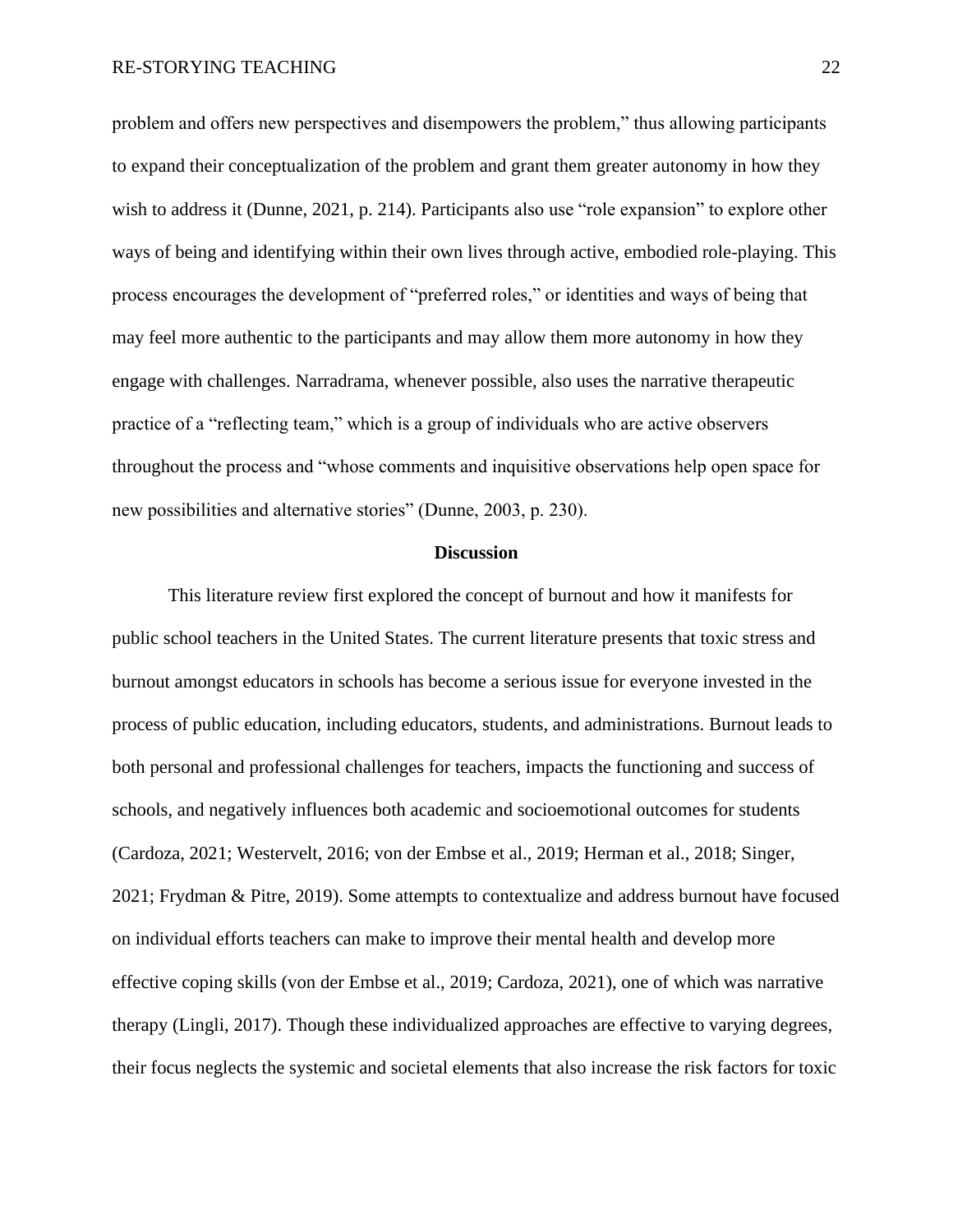stress and burnout (Richardson, 2017). This is a significant limitation of the current research into burnout amongst teaching staff, which is particularly egregious considering that many of the factors that educators cite when discussing their symptoms and lived experiences involve the expectations and practices of parents, policies and decisions of school and district administrators, state and federal laws, and systemic dynamics of power and oppression.

Within the field of drama therapy, there is limited research regarding its effectiveness in working with teaching staff, but there is significant precedence for using it in schools and that is a promising indication that further research should be conducted. This literature review serves to suggest that narradrama, an extension of narrative therapy as it relates to drama therapy, is a viable option for working with teachers and may be particularly well suited to responding to the symptoms of burnout. Narradrama as a method is especially strong because of its theoretical and practical focus not only on the individual's conception of their own lived experiences but also the nuanced and intricate sociocultural factors in which that individual is living (Dunne, 2021). Additionally, because burnout may occur due to a lack of control and autonomy within their position, teachers may find narradrama especially effective because it explicitly focuses on collaboration between the participant and the therapist.

For some teachers, narradrama may also feel more accessible than other forms of therapeutic intervention because of its reliance on the concept of storytelling. Many educators work explicitly with stories and storytelling in their own work, not only teaching storytelling as a concept but using stories to explain and illustrate specific concepts. For teachers, using the framework of storytelling and encouraging them to explore their own stories may feel familiar and comfortable, potentially allowing them to engage more effectively in the narradrama process.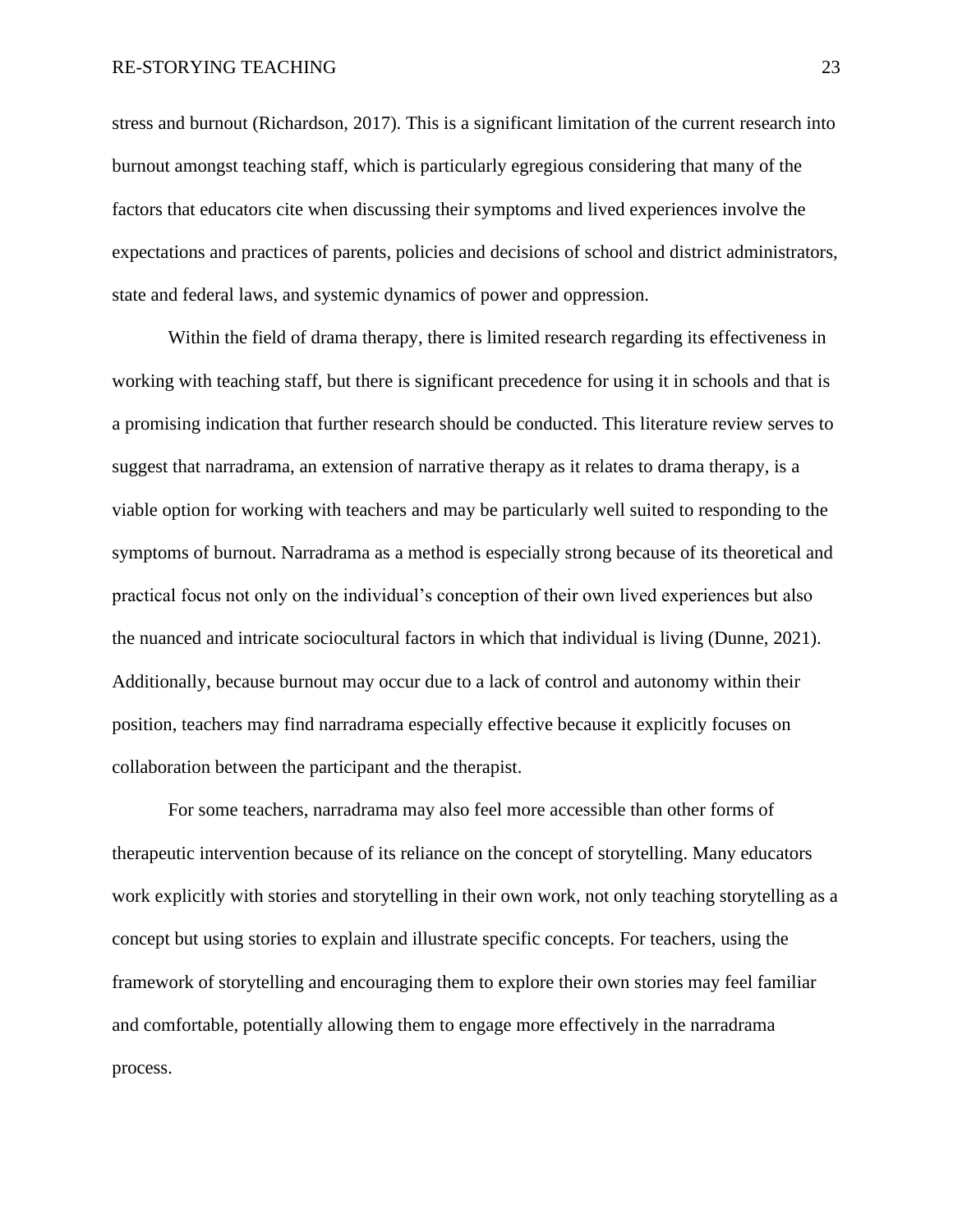There are also several action methods within narradrama that could target specific elements of burnout in teachers. For example, working with teachers to "re-member" their stories may help them identify which figures in their professional (and even personal) lives get to have influence over their conception of their role as an educator. In re-membering, they may find that some voices which have been overwhelming them (such as teachers or administrators) have less power whereas other voices (such as students) become louder and more influential. Some teachers may also appreciate expanding the roles they play inside and beyond their school responsibilities. If they feel overwhelmed by their role as teacher, they may find narradrama helpful in identifying other roles they prefer to play, which may encourage them to live through their story more authentically and feel a greater sense of autonomy and control in which roles they perform and when they choose to perform them.

There is a clear need to address the crisis of burnout in teachers, both on an individual level and at a system level. There is some promising research in how to reduce or eliminate workplace stressors for individual teachers as well as ways in which school administrations can reconsider their school climate and their approach with retaining and respecting teaching professionals. Specifically within the field of drama therapy, there are rich opportunities to continue researching how narradrama may be an effective approach to treating burnout in public school teachers.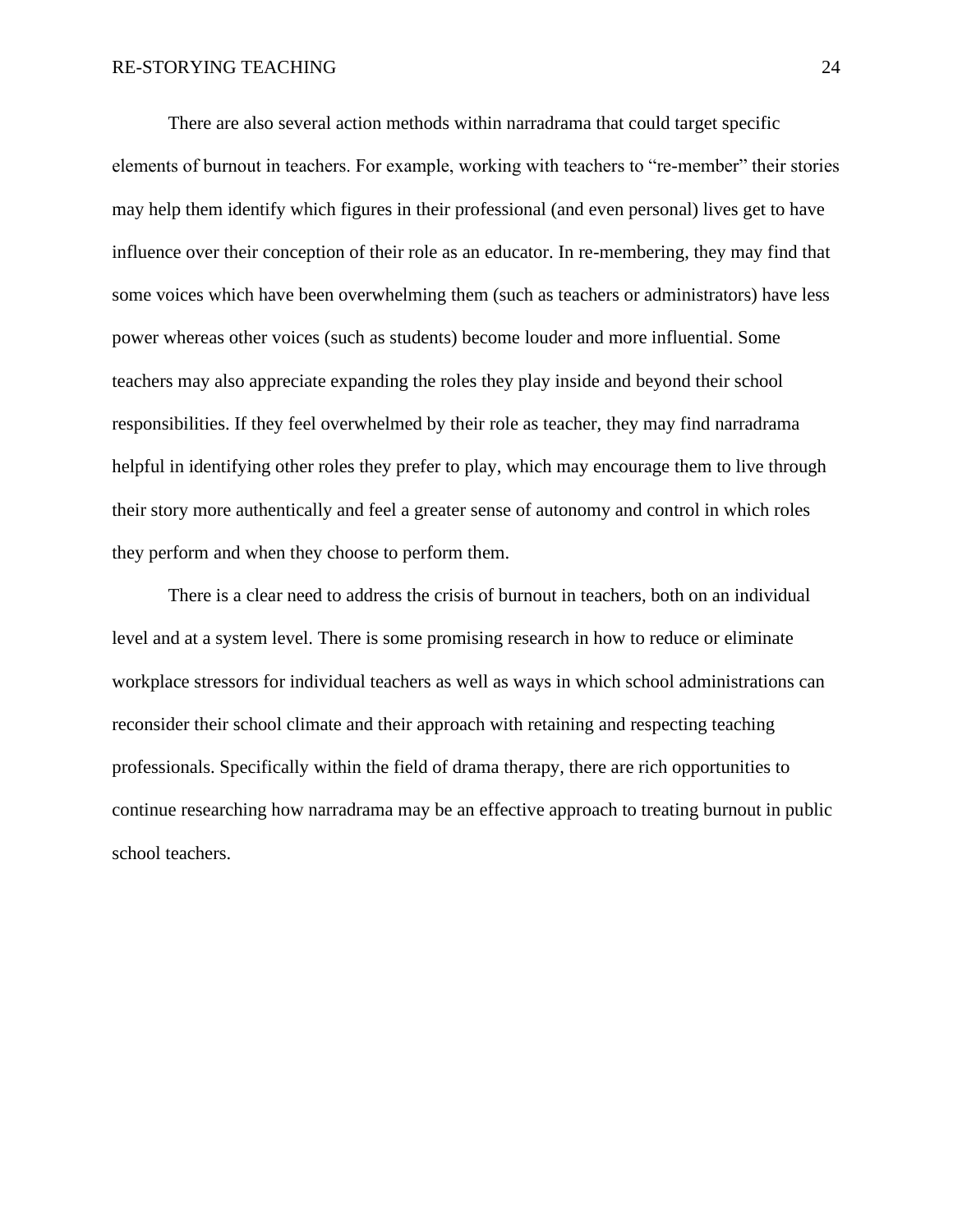#### **References**

American Psychiatric Association. (2013). *Diagnostic and statistical manual of mental disorders*  (5th ed.). https://doi.org/10.1176/appi.books.9780890425596

Aboagye, M. O., Qin, J., Qayyum, A., Antwi, C. O., Jababu, Y., & Affum-Osei, E. (2018). Teacher burnout in pre-schools: A cross-cultural factorial validity, measurement invariance and latent mean comparison of the Maslach Burnout Inventory, Educators Survey (MBI-ES). *Children and Youth Services Review*, *94*(September), 186–197. https://doi.org/10.1016/j.childyouth.2018.09.041

Berk, L. (2018). *Development through the lifespan* (7<sup>th</sup> ed.). Pearson.

- Brown, C., & Augusta-Scott, T. (2006). Introduction: Postmodernism, Reflexivity, and Narrative Therapy. In C. Brown & T. Augusta-Scott (Eds.), *Narrative Therapy: Making Meaning, Making Lives* (pp. ix–xliii). SAGE Publications.
- Cardoza, K. (2021, April 19). *'We need to be nurtured, too': Many teachers say they're reaching a breaking point*. NPR. https://www.npr.org/2021/04/19/988211478/we-need-to-benurtured-too-many-teachers-say-theyre-reaching-a-breaking-point
- Coleman, A. (2019, March 29). *What's intersectionality? Let these scholars explain the theory and its history*. TIME. https://time.com/5560575/intersectionality-theory/
- Dunne, P. (2003). Narradrama: a narrative action approach with groups. In D. J. Wiener & L. K. Oxford (Eds.), *Action therapies with families and groups: Using creative arts improvisation in clinical practice* (pp. 229–265). American Psychological Association.
- Dunne, P., Afary, K., & Paulson, P. (2021). Narradrama. In D. R. Johnson & R. Emunah (Eds.), *Current Approaches in Drama Therapy* (3rd ed., pp. 206–249). Charles C. Thomas.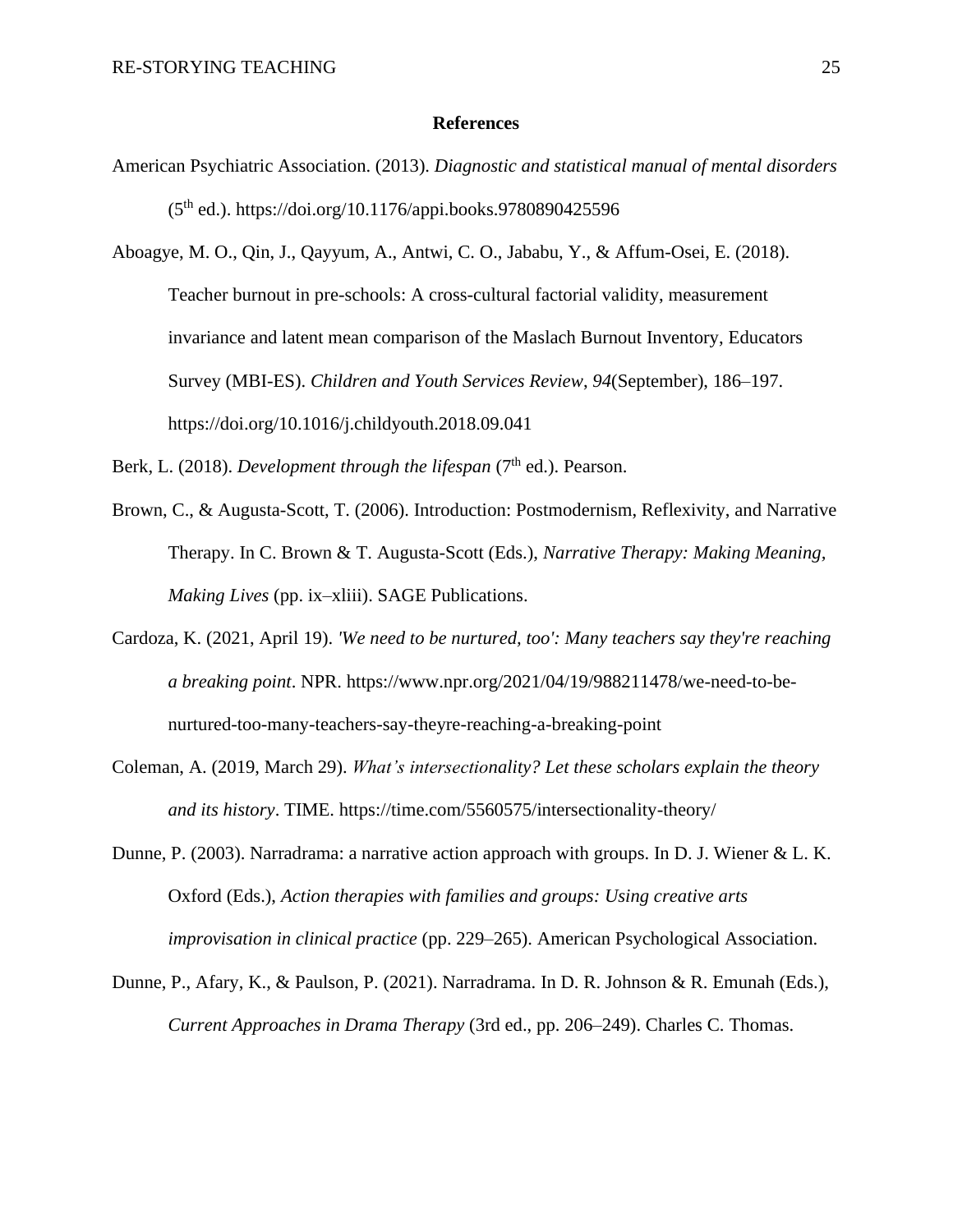- Frydman, J. S., & Pitre, R. (2019). Utilizing an embodied, play-based intervention to reduce occupational stress for teachers. *Drama Therapy Review*, *5*(1), 139–155. https://doi.org/10.1386/dtr.5.1.139\_1
- Guthier, C., Dormann, C., & Voelkle, M. C. (2020). Reciprocal effects between job stressors and burnout: A continuous time meta-analysis of longitudinal studies. *Psychological Bulletin*, *146*(12), 1146–1173. https://doi.org/10.1037/bul0000304
- Heinemann, L. V., & Heinemann, T. (2017). Burnout research: Emergence and scientific investigation of a contested diagnosis. *SAGE Open*, *7*(1). https://doi.org/10.1177/2158244017697154
- Johnson, D. R., Sajnani, N., Mayor, C., & Davis, C. (2021). The Miss Kendra Program: Addressing toxic stress in the school setting. In D. R. Johnson & R. Emunah (Eds.), *Current Approaches in Drama Therapy* (3rd ed., pp. 362–398). Charles C. Thomas.

Jones, P. (2007). *Drama as therapy: Vol. 1. Theory, practice and research* (2<sup>nd</sup> ed.). Routledge.

- Köhne, A. C. J. (2019). The ontological status of a psychiatric diagnosis: The case of neurasthenia. *Philosophy, Psychiatry and Psychology*, *26*(1), E-1-E-11. https://doi.org/10.1353/ppp.2019.0008
- Koutsimani, P., Montgomery, A., & Georganta, K. (2019). The relationship between burnout, depression, and anxiety: A systematic review and meta-analysis. *Frontiers in Psychology*, *10*, 1–19. https://doi.org/10.3389/fpsyg.2019.00284
- Lingli, F. (2017). Exploring Narrative Group Work for Responding to Burnout in Novice Teachers. *The International Journal of Narrative Therapy and Community Work*, *2*, 37– 44.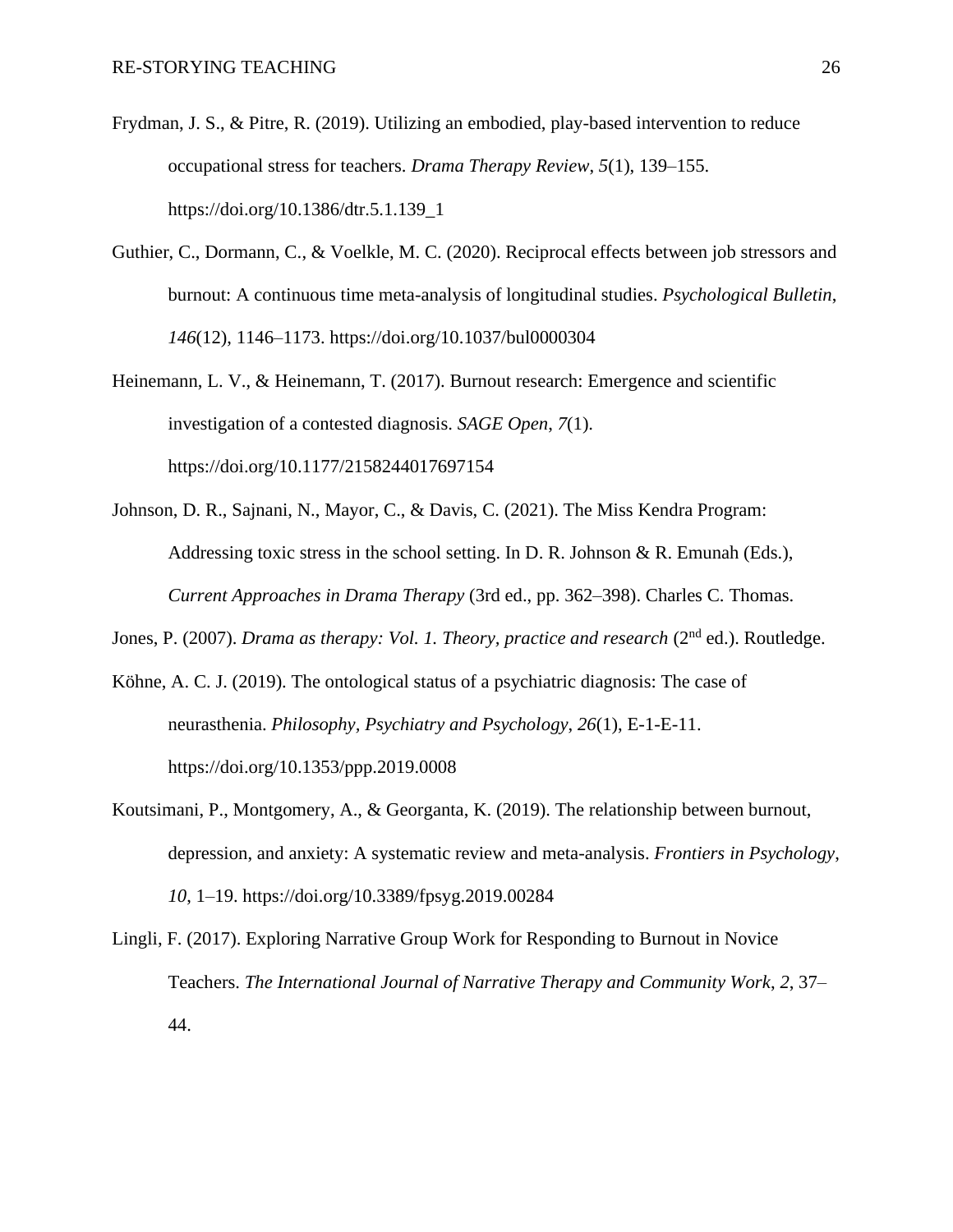- Maslach, C., Schaufeli, W. B., & Leiter, M. P. (2001). Job Burnout. *Annual Review of Psychology*, *52*, 397–422.
- Mayor, C., & Frydman, J. S. (2019). The prevalence and practice of drama therapy in the north American school system: A descriptive report of contemporary service delivery. *Drama Therapy Review*, *5*(1), 7–25. https://doi.org/10.1386/dtr.5.1.7\_1
- Morgan, A. (2000). *What is narrative therapy? An easy-to-read introduction*. Dulwich Centre Publications.
- National Center for Education Statistics. (2019). *Digest of Education Statistics*. U.S. Department of Education. https://nces.ed.gov/programs/digest/d19/
- Reichmann, D. (2020, February 1). *US declares public health emergency from coronavirus.* The Boston Globe. https://www.bostonglobe.com/news/nation/2020/01/31/declares-publichealth-emergency-from-coronavirus/9WMXL38AdA08GJworROtII/story.html
- Richardson, K. M. (2017). Managing employee stress and wellness in the new millennium. *Journal of Occupational Health Psychology*, *22*(3), 423–428.

https://doi.org/10.1037/ocp0000066

- Sajnani, N., Mayor, C., Burch, D., Feldman, D., Davis, C., Kelly, J., Landis, H., & McAdam, L. (2019). Collaborative discourse analysis on the use of drama therapy to treat trauma in schools. *Drama Therapy Review*, *5*(1), 27–47. https://doi.org/10.1386/dtr.5.1.27\_1
- Santos, G. M. R. F. dos, Silva, M. E. da, & Belmonte, B. do R. (2021). COVID-19: Emergency remote teaching and university professors' mental health. *Revista Brasileira de Saude Materno Infantil*, *21*(Suppl. 1), S237–S243. https://doi.org/10.1590/1806- 9304202100s100013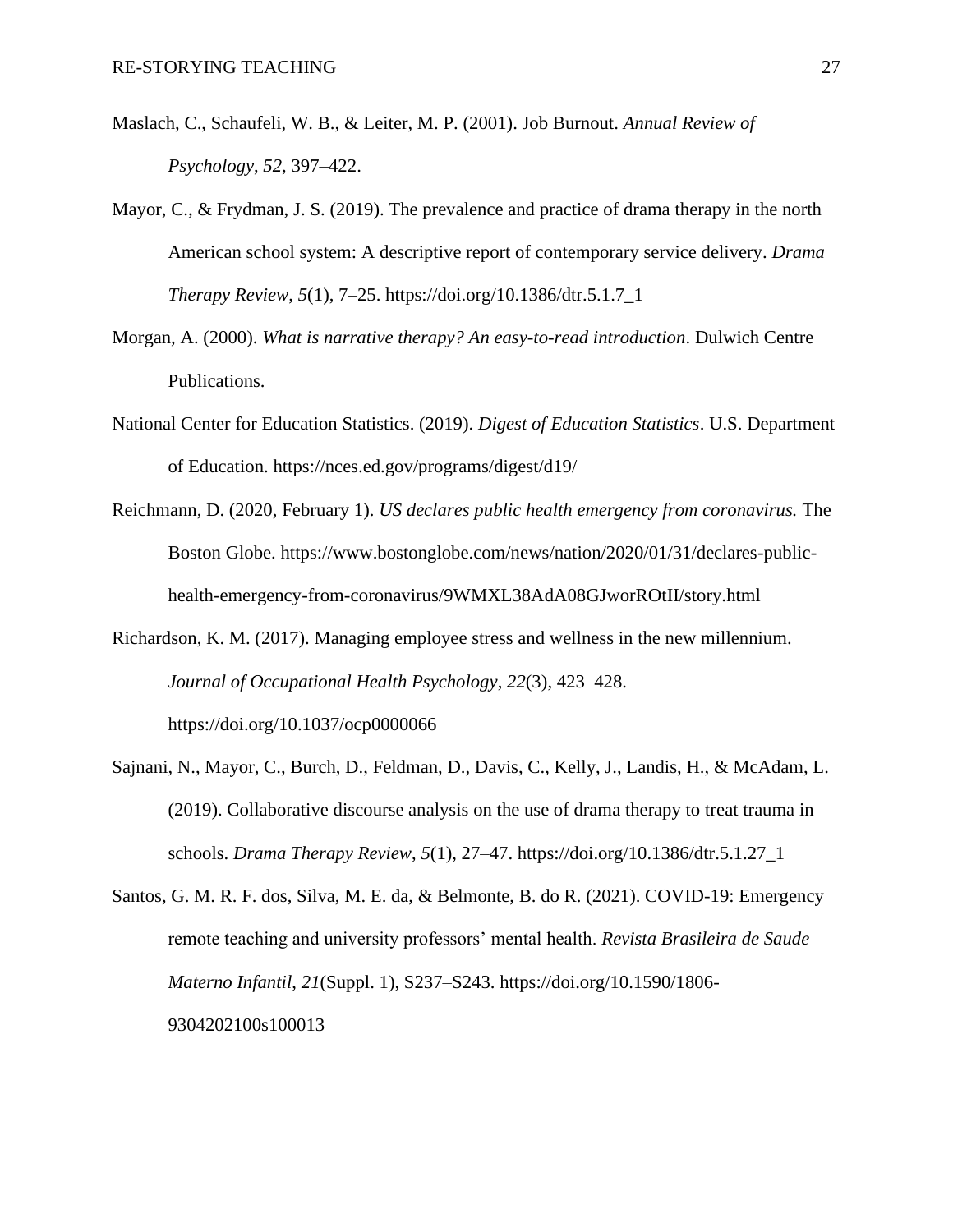Seidel, A. (2014, July 18). *The teacher dropout crisis*. NPR.

https://www.npr.org/sections/ed/2014/07/18/332343240/the-teacher-dropout-crisis

- Singer, N. (2021, November 3). *Teaching in the pandemic: 'This is not sustainable'.* The New York Times. https://www.nytimes.com/2020/11/30/us/teachers-remote-learningburnout.html
- von der Embse, N., Ryan, S. V., Gibbs, T., & Mankin, A. (2019). Teacher stress interventions: A systematic review. *Psychology in the Schools*, *56*(8), 1328–1343. https://doi.org/10.1002/pits.22279
- Westervelt, E. (2016, October 24). *What are the main reasons teachers call it quits?* NPR. https://www.npr.org/sections/ed/2016/10/24/495186021/what-are-the-main-reasonsteachers-call-it-quits
- World Health Organization. (2020a). *International statistical classification of diseases and related health problems* (11th ed.). https://icd.who.int/
- World Health Organization (2020b, October 19). *Occupational health: Stress at the workplace*. https://www.who.int/news-room/q-a-detail/ccupational-health-stress-at-the-workplace
- Worley, J. A., Vassar, M., Wheeler, D. L., & Barnes, L. L. B. (2008). Factor Structure of Scores from the Maslach Burnout Inventory. *Educational and Psychological Measurement*, *68*(5), 797–823. https://doi.org/10.1177/0013164408315268